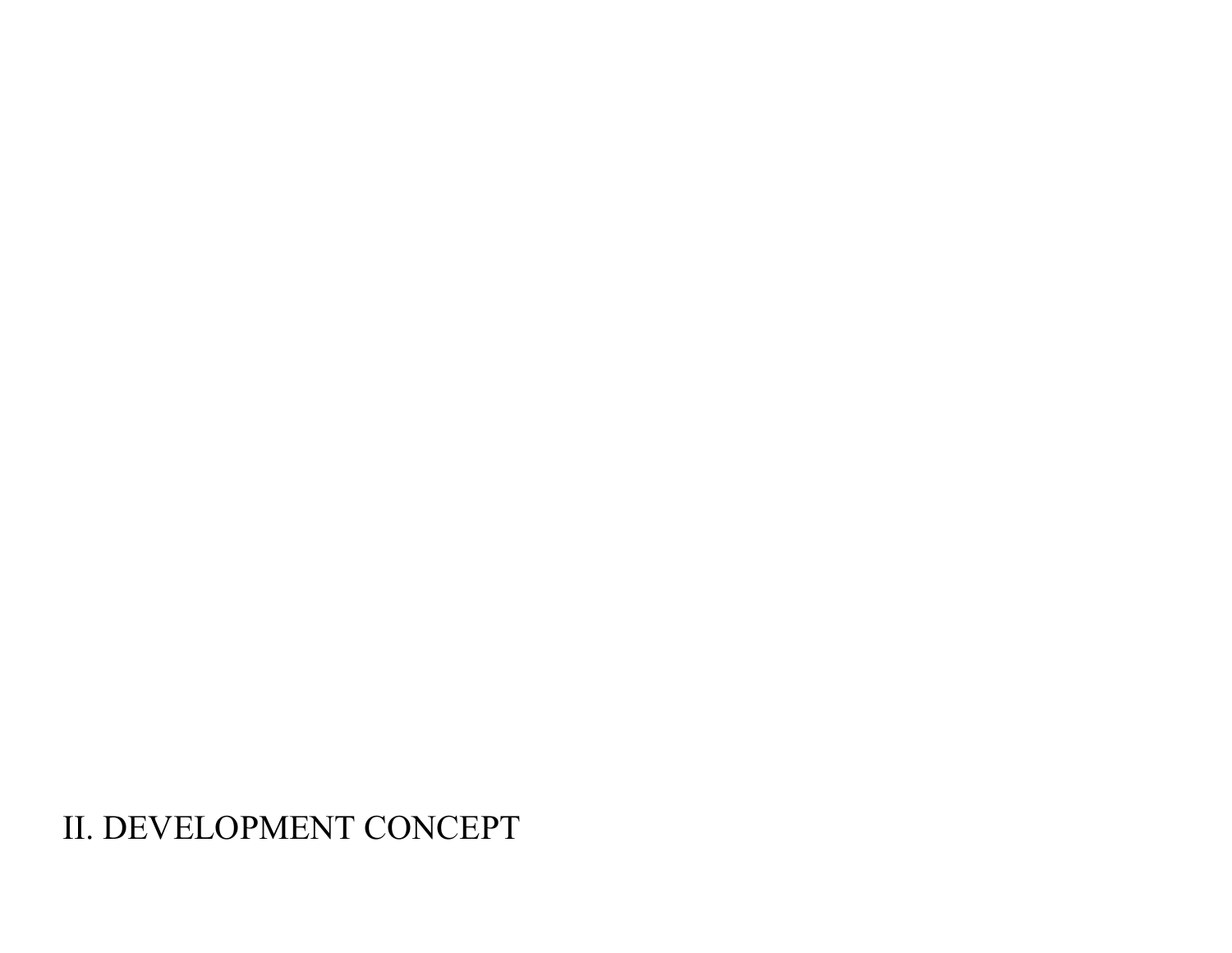### **II. DEVELOPMENT CONCEPT**

### **A. General Development Plan**

The development concept for the Holly-Seacliff Specific Plan is designed in concert with the site's cultural and natural features to provide for a variety of compatible land uses: residential, commercial, mixed development, industrial, open space, parks and recreation areas. The Holly-Seacliff area will be a large master-planned community located within the central area of the City of Huntington Beach.

Residential areas are planned at a range of densities to provide a variety of housing types, ranging from large detached single-family homes to various types of multi-family dwellings. The lower-density residential areas are located in the western and central portions of the project and the area abutting Seacliff Country Club. The medium density areas are predominately located in the eastern and central portion of the community, along Garfield Avenue, Main Street and Gothard Street. Medium-high density areas are planned along Garfield Avenue, near planned commercial and industrial uses. A total of 475 residential units are also planned as part of a mixed development project as part of the Seacliff Village area.

An industrial park area is centrally located within the community, at the intersection of the major arterial roadways for convenient access and exposure. Neighborhood and convenience commercial centers will be located along Garfield Avenue to serve the residents' shopping and service needs. The Specific Plan also identifies public facilities including three neighborhood parks.

The project is divided into four individual Planning Areas (I through IV), as shown on Exhibit 3, General Development Plan and Exhibits 4,5,6, and 7. A summary of land uses within each Planning Area can be found on Table 1, Land Use Table. The purpose of identifying individual Planning Areas is to allow development of individual distinct identities, focusing on the particular character of land uses within each of the specific areas.

### **B. Land Use Categories**

The following sections describe the development concepts for each land use within the four Planning Areas.

### **1. Residential Land Uses**

The Holly-Seacliff Specific Plan provides for a range of residential densities and a variety of housing types, consistent with residential densities permitted throughout the City of Huntington Beach.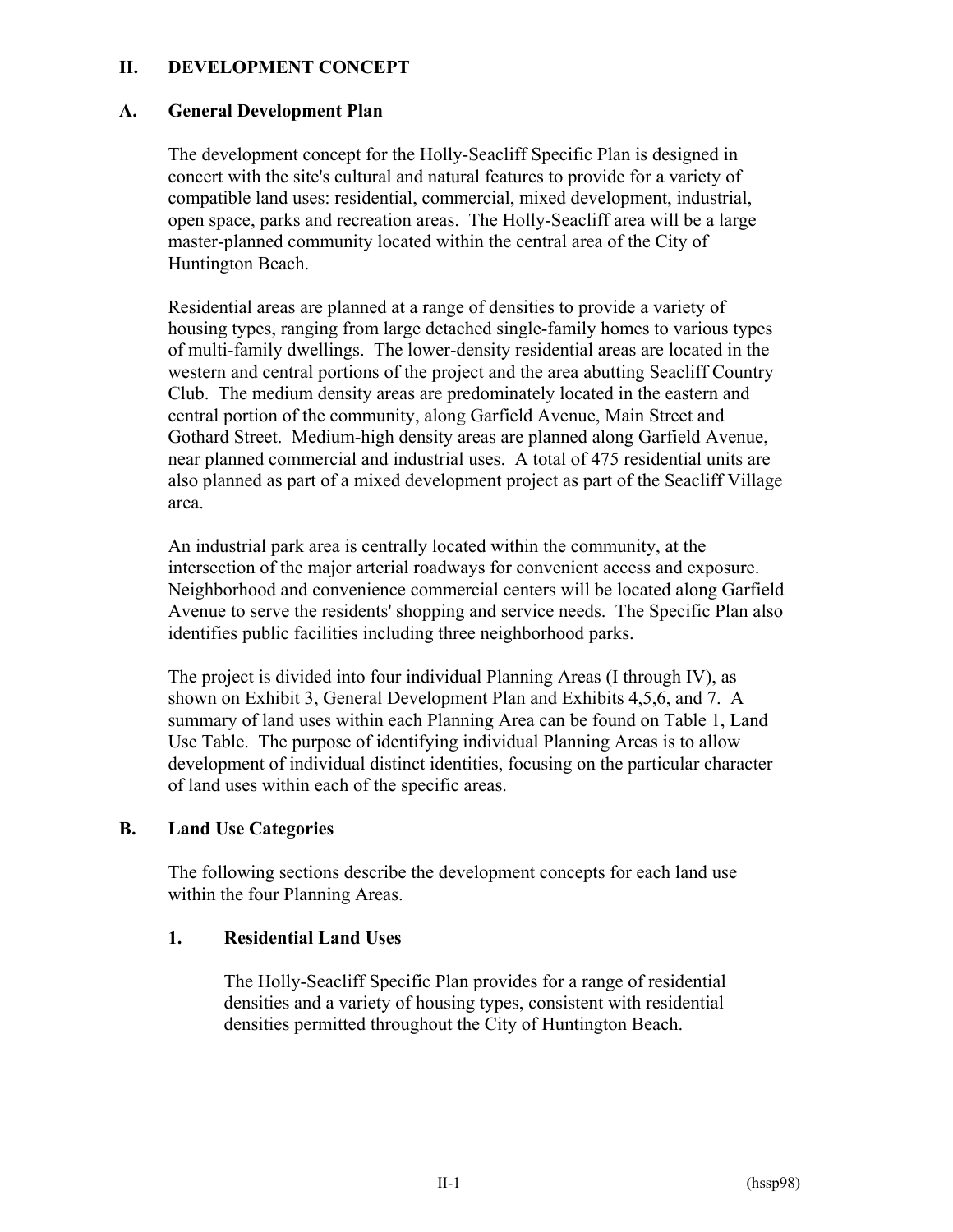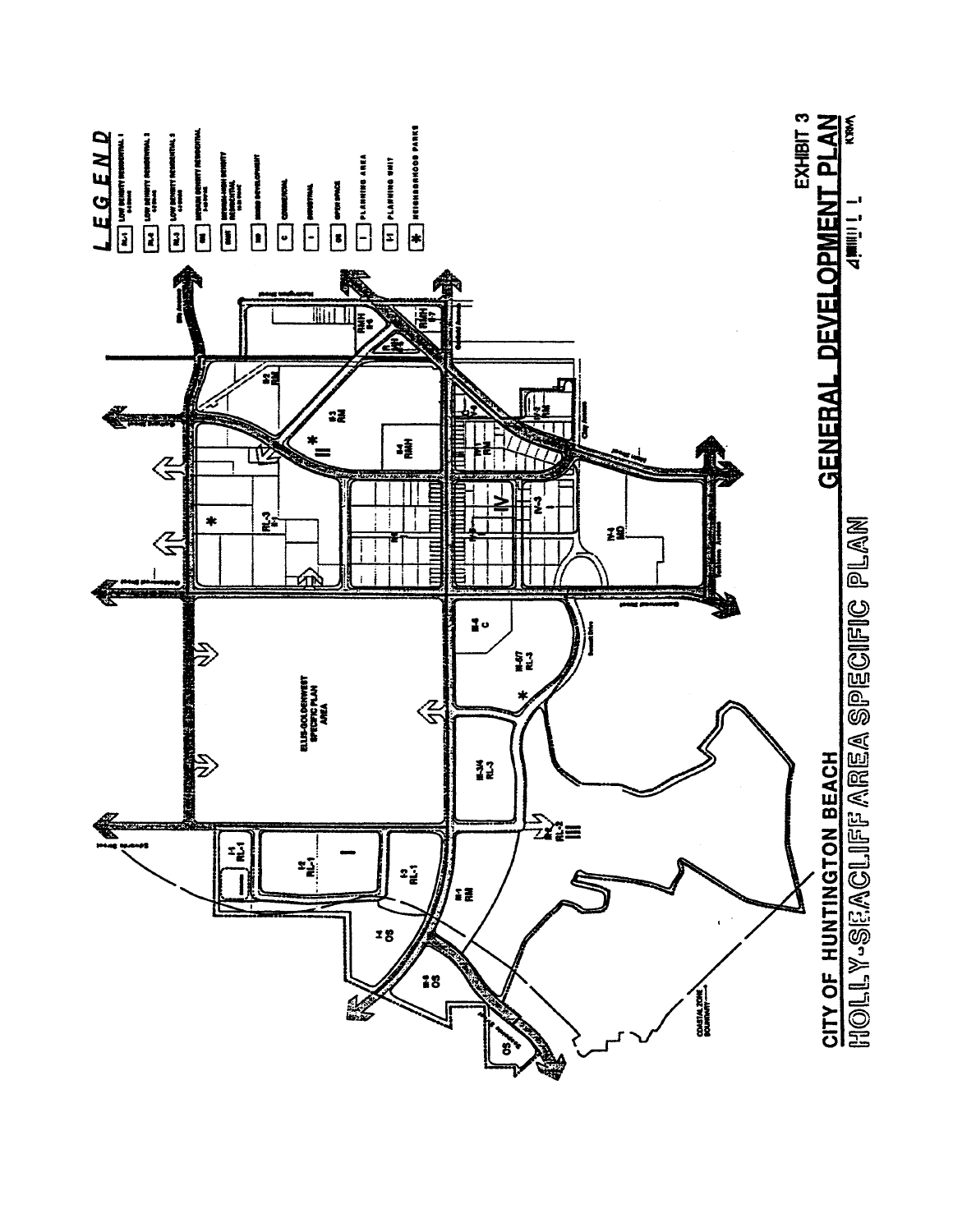### TABLE 1 HOLLY-SEACLIFF SPECIFIC PLAN **LAND USE TABLE**

| <b>PLANNING</b> | <b>PLANNING</b> | <b>LAND USE CATEGORY</b>               | <b>GROSS</b> | <b>TOTAL</b> | <b>MAXIMUM</b>                 | <b>AVERAGE</b>                 | DEV.                     |
|-----------------|-----------------|----------------------------------------|--------------|--------------|--------------------------------|--------------------------------|--------------------------|
| <b>AREA</b>     | <b>UNIT</b>     |                                        | <b>ACRES</b> | <b>UNITS</b> | <b>GROSS</b><br><b>DENSITY</b> | <b>GROSS</b><br><b>DENSITY</b> | <b>STANDS.</b><br>(PAGE) |
| $\mathbf{I}$    | $1-1$           | <b>RESIDENTIAL-LOW DENSITY 1</b>       | 6            | 15           | 4                              | 2.5                            | $III-10$                 |
|                 | L <sub>2</sub>  | <b>RESIDENTIAL-LOW DENSITY 1</b>       | 26           | 90           | $\overline{\mathbf{4}}$        | 3.5                            | $III-10$                 |
|                 | $1-3$           | <b>RESIDENTIAL-LOW DENSITY 1</b>       | 16           | 55           | 4                              | 3.4                            | $III-10$                 |
|                 | $1-4$           | <b>OPEN SPACE</b>                      | 16           |              |                                |                                | $III-32$                 |
|                 | <b>SUBTOTAL</b> |                                        | 64           | 160          |                                |                                |                          |
| $\mathbf{u}$    | $H-1$           | <b>RESIDENTIAL-LOW DENSITY 3</b>       | $62*$        | 310          | $\overline{7}$                 | 4.1                            | $III - 16$               |
|                 | $II-2$          | RESIDENTIAL-MEDIUM DENSITY             | 40           | 415          | 15                             | 11.0                           | $II-20$                  |
|                 | $II-3$          | <b>RESIDENTIAL-MEDIUM DENSITY</b>      | $34*$        | 390          | 15                             | 13.0                           | $II-20$                  |
|                 | $II-4$          | RESIDENTIAL-MEDIUM-HIGH DENSITY        | 9            | 170          | 25                             | 16.6                           | $III-23$                 |
|                 | $II-5$          | RESIDENTIAL-MEDIUM-HIGH DENSITY        | 4            | 75           | 25                             | 18.8                           | $II - 23$                |
|                 | $II-6$          | <b>RESIDENTIAL-MEDIUM-HIGH DENSITY</b> | 4            | 75           | 25                             | 18.8                           | $III-23$                 |
|                 | $II-7$          | RESIDENTIAL-MEDIUM-HIGH DENSITY        | 6            | 100          | 25                             | 16.6                           | $III-23$                 |
|                 | $II - B$        | <b>INDUSTRIAL</b>                      | 32           |              |                                |                                | $III - 31$               |
|                 | <b>SUBTOTAL</b> |                                        | 191          | 1.535        |                                |                                |                          |
| Ħ               | $III-1$         | RESIDENTIAL-MEDIUM DENSITY             | 19           | 285          | 15                             | 15.0                           | $II-20$                  |
|                 | $III-2$         | <b>RESIDENTIAL-LOW DENSITY 2</b>       | 105          | 397          | $\overline{\mathbf{z}}$        | 3.8                            | $III-13$                 |
|                 | $III - 3/4$     | <b>RESIDENTIAL-LOW DENSITY 3</b>       | 21           | 86           | 5                              | 5                              | $III - 16$               |
|                 | $III - 5/7$     | <b>RESIDENTIAL-LOW DENSITY 3</b>       | $26***$      | 119          | $\overline{5}$                 | 5                              | $III-16$                 |
|                 | $III-6$         | <b>COMMERCIAL</b>                      | 11           |              |                                |                                | $III-31$                 |
|                 | $III-8$         | <b>OPEN SPACE</b>                      | 16           |              |                                |                                | $II-32$                  |
|                 | <b>SUBTOTAL</b> |                                        | 198          | 887          |                                |                                |                          |
| IV.             | $IV-1$          | <b>RESIDENTIAL-MEDIUM DENSITY</b>      | 16           | 155          | 15                             | 9.7                            | $III-20$                 |
|                 | $IV-2$          | <b>RESIDENTIAL-MEDIUM DENSITY</b>      | 8            | 120          | 15                             | 15.0                           | $II - 20$                |
|                 | $IV-3$          | <b>INDUSTRIAL</b>                      | 9            |              |                                |                                | $III - 31$               |
|                 | $IV-4$          | <b>MIXED DEVELOPMENT</b>               | 53           | 165          | 25                             | 14.4                           | $III-25$                 |
|                 | $IV-5$          | <b>INDUSTRIAL</b>                      | 22           |              |                                |                                | $III - 31$               |
|                 | $IV-6$          | <b>COMMERCIAL</b>                      | 4            |              |                                |                                | $III - 31$               |
|                 | <b>SUBTOTAL</b> |                                        | 112          | 440          |                                |                                |                          |
|                 | <b>TOTAL</b>    |                                        | 565          | 3,022        |                                |                                |                          |

\* Includes 4-acre Neighborhood Park.<br>\*\* Includes 5-acre Neighborhood Park.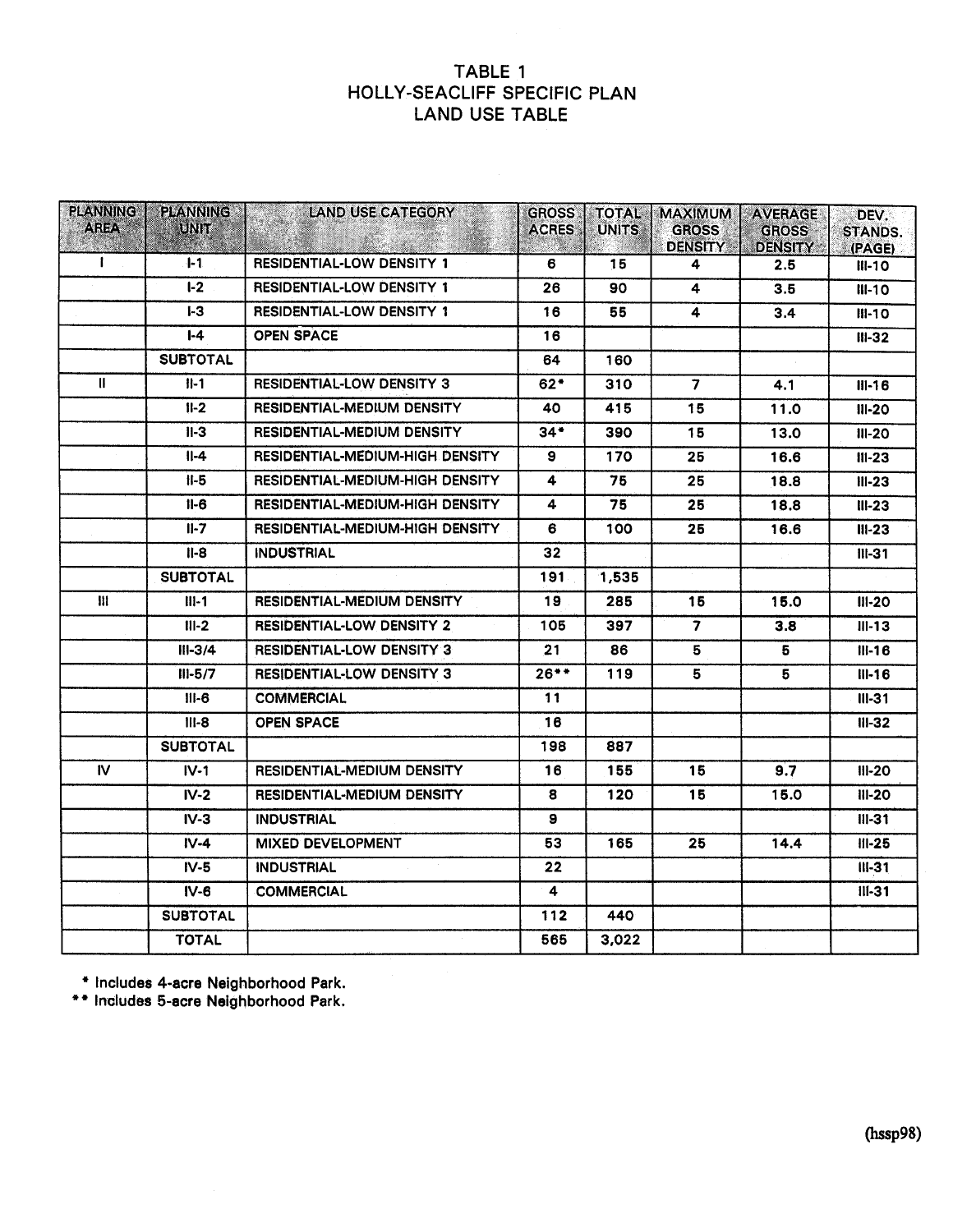



NOTE: See Exhibit 10 for Landscape Legend.

FORM

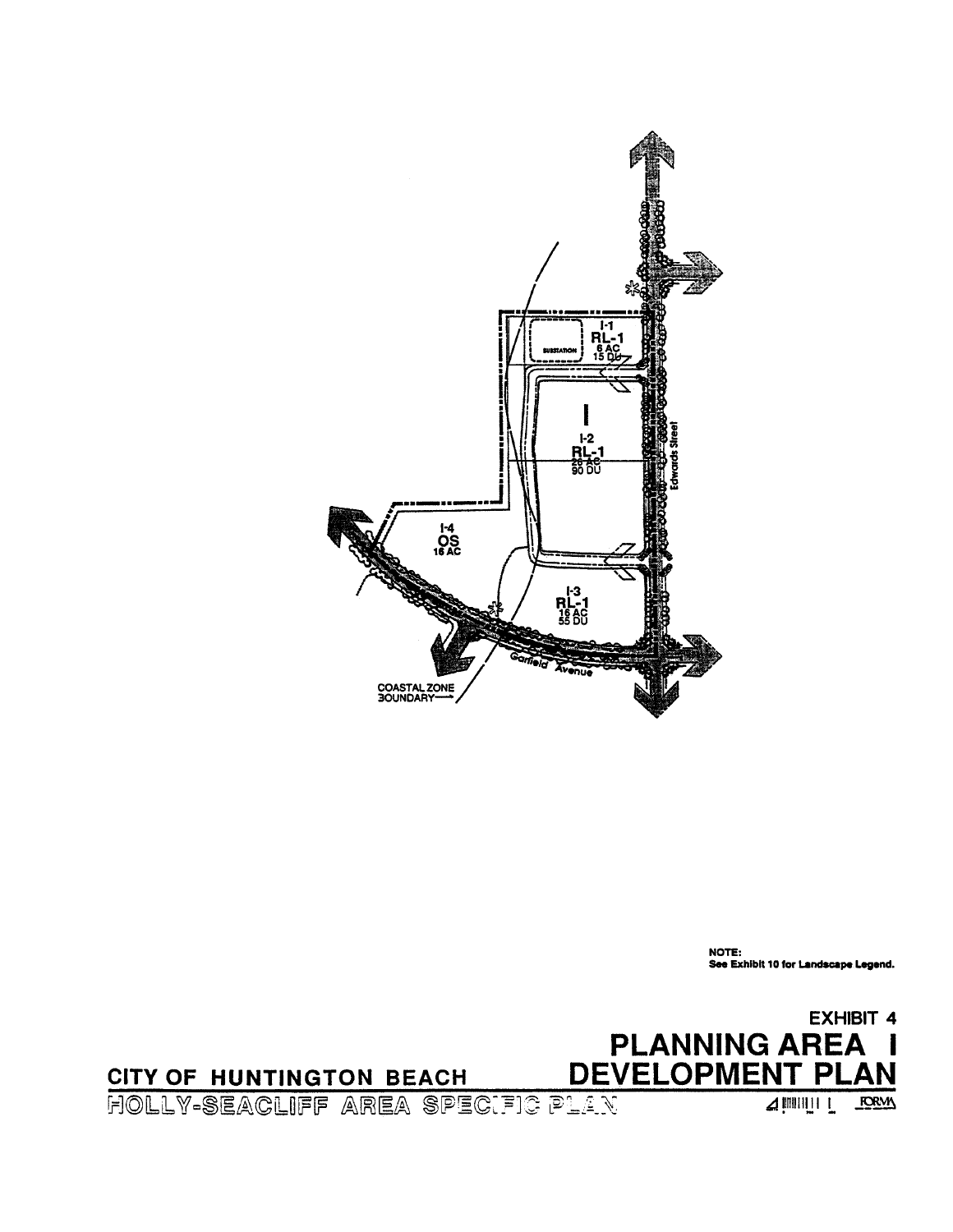

NOTE: See Exhibit 10 for Landscape Legend.

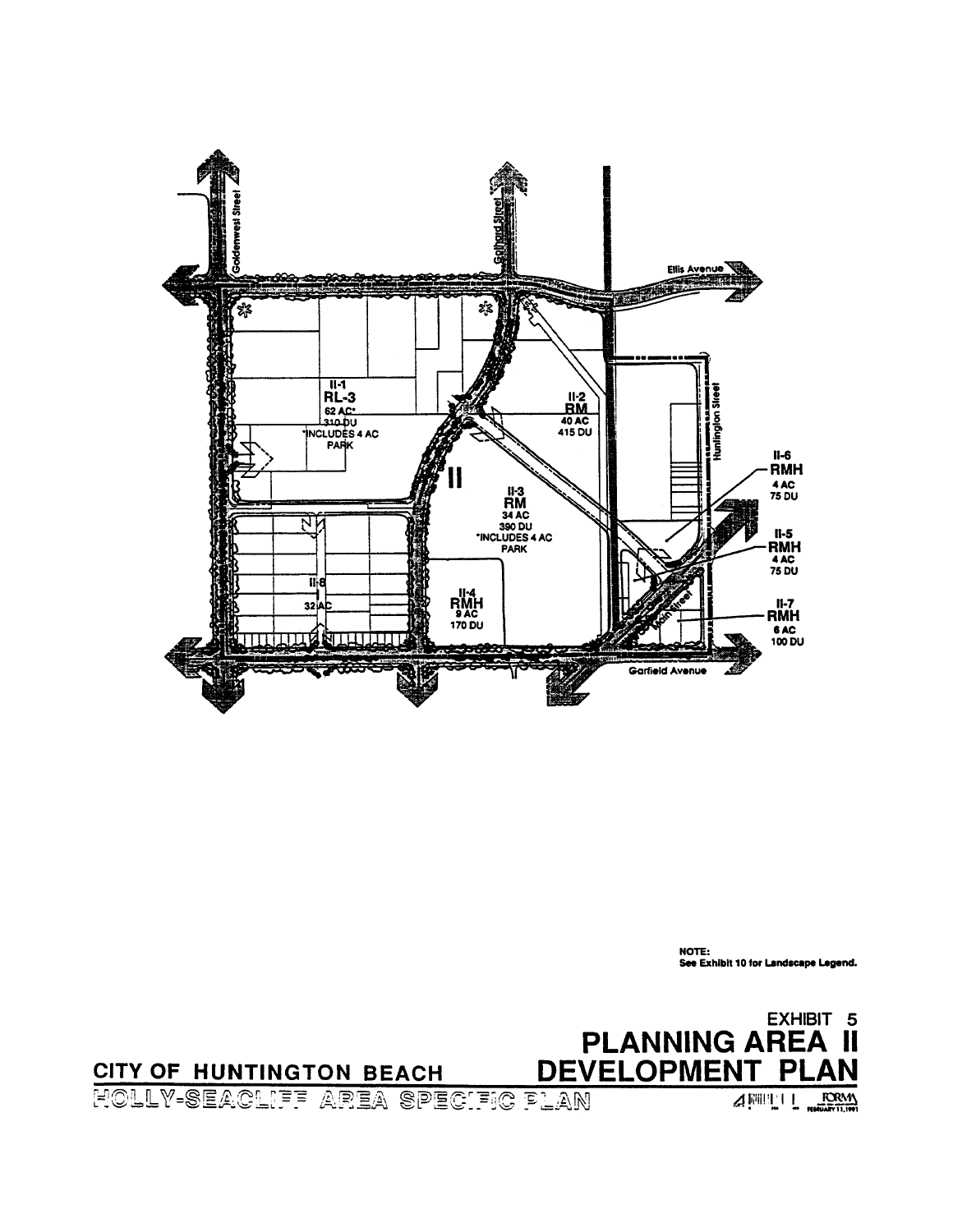

NOTE:<br>See Exhibit 10 for Landscape Lagend.

CITY OF HUNTINGTON BEACH

**EXHIBIT 6 PLANNING AREA III** DEVELOPMENT PLAN

HOLLY-SEACLIFF AREA SPECIFIC PLAN

**A MILLITT RORM**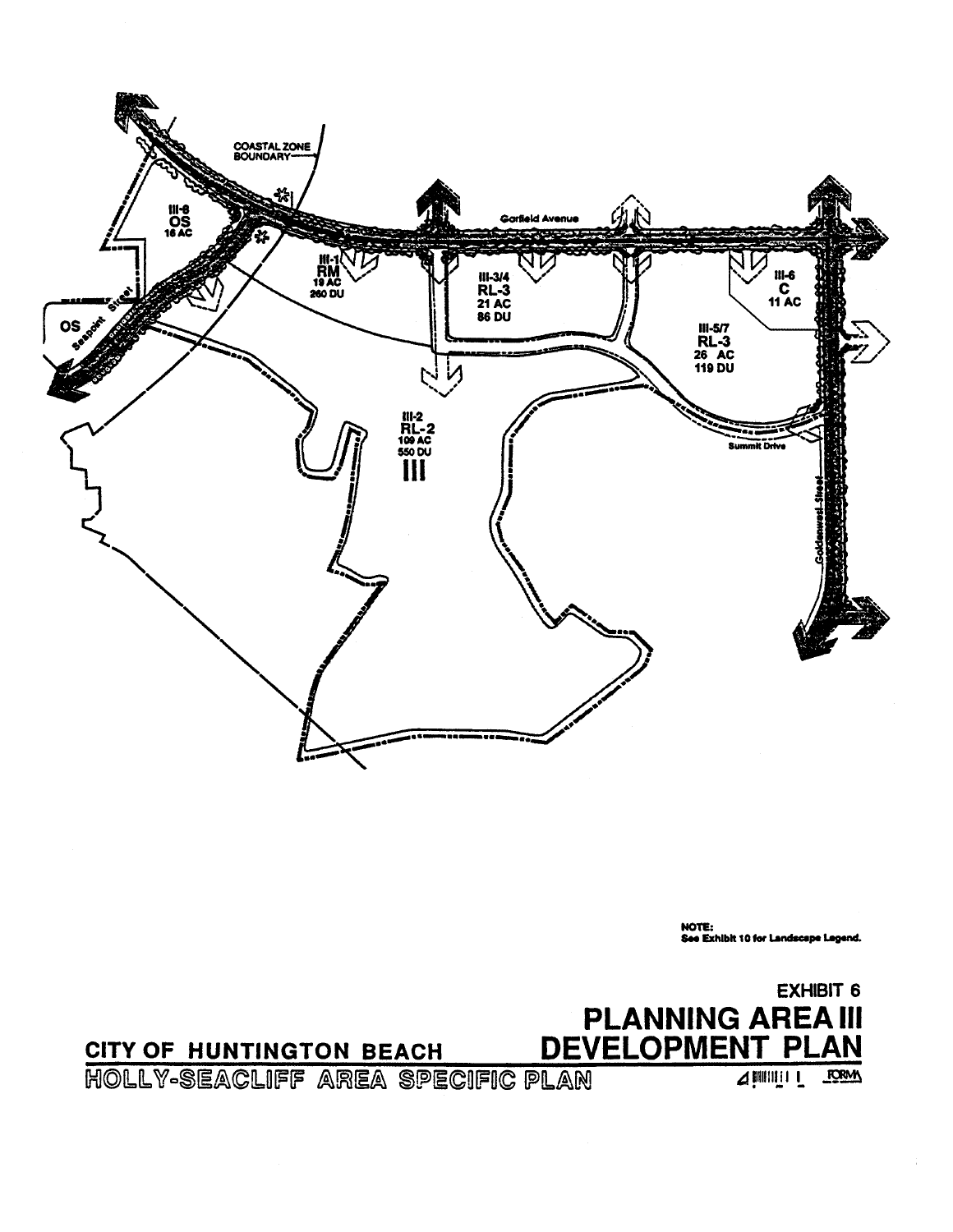

NOTE:<br>See Exhibit 10 for Landscape Legend.

## **EXHIBIT 7 PLANNING AREAIV** DEVELOPMENT PLAN

HOLLY-SEACLIFF AREA SPECIFIC PLAN

CITY OF HUNTINGTON BEACH

4 MUILLI FORM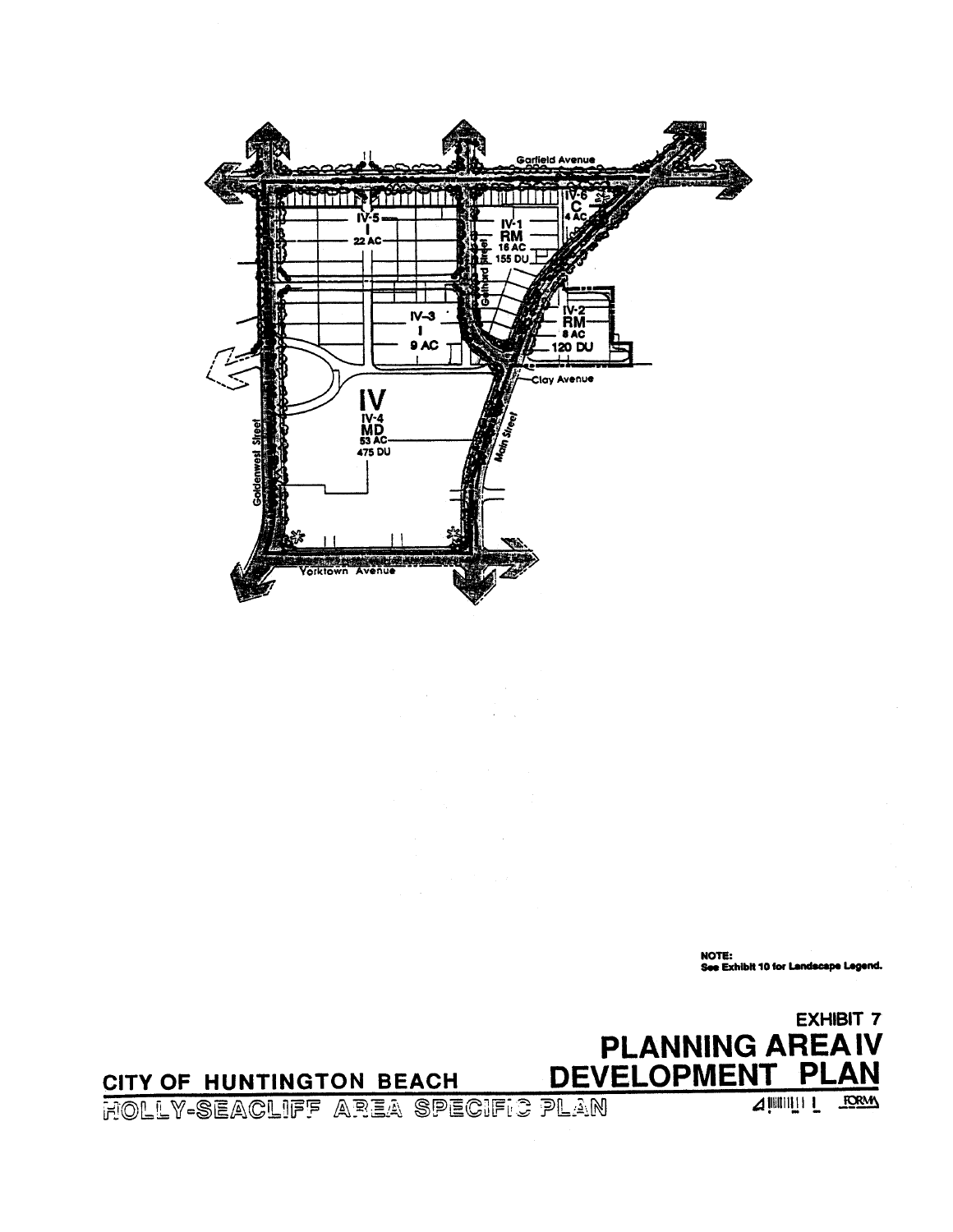### a. Low Density

The Low Density categories are characterized by densities ranging from 4 to 7 dwelling units per acre.

Lots located in Planning Area I (RL-1) will be oriented to maximize their relationship to the linear park and provide unobstructed coastal views from blufftop areas. Permitted uses include lot sale subdivisions and detached single-family home subdivisions.

Low-density uses (RL-2) in Planning Area III are planned for areas abutting the private Seacliff Golf Course. Low-density (RL-3) uses in Planning Area II are planned as small lot detached single-family homes oriented in a traditional neighborhood setting.

b. Medium Density

The Medium Density (RM) category is planned to include densities ranging from 7 to 15 dwelling units per gross acre. Product types include single-family detached, single-family attached, and multifamily residential homes.

Medium Density areas are planned within Planning Areas II, III and IV. The single-family attached products will be two-story townhomes or flats. The multi-family units will be two and threestory condominiums/stacked flats and apartments.

### c. Medium-High Density

The Medium-High Density (RMH) category is characterized by densities ranging from 15-25 dwelling units per gross acre. Product types include multi-family uses such as condominium/stacked flats and apartments.

Single-family attached units will be permitted, however this category will be primarily multi-family uses. Medium-High density areas are planned within Planning Areas II and III, along Garfield Avenue.

### **2. Mixed Development**

The Mixed Development category allows for the creative combination of commercial**,** limited public and residential uses in a compatible manner. Residential products may include townhomes, condominiums, stacked flats and apartments. Public uses may include senior care facilities, general day care facilities and churches.The proposed uses will be clustered around a retail center providing a focal point for the entire project area. The location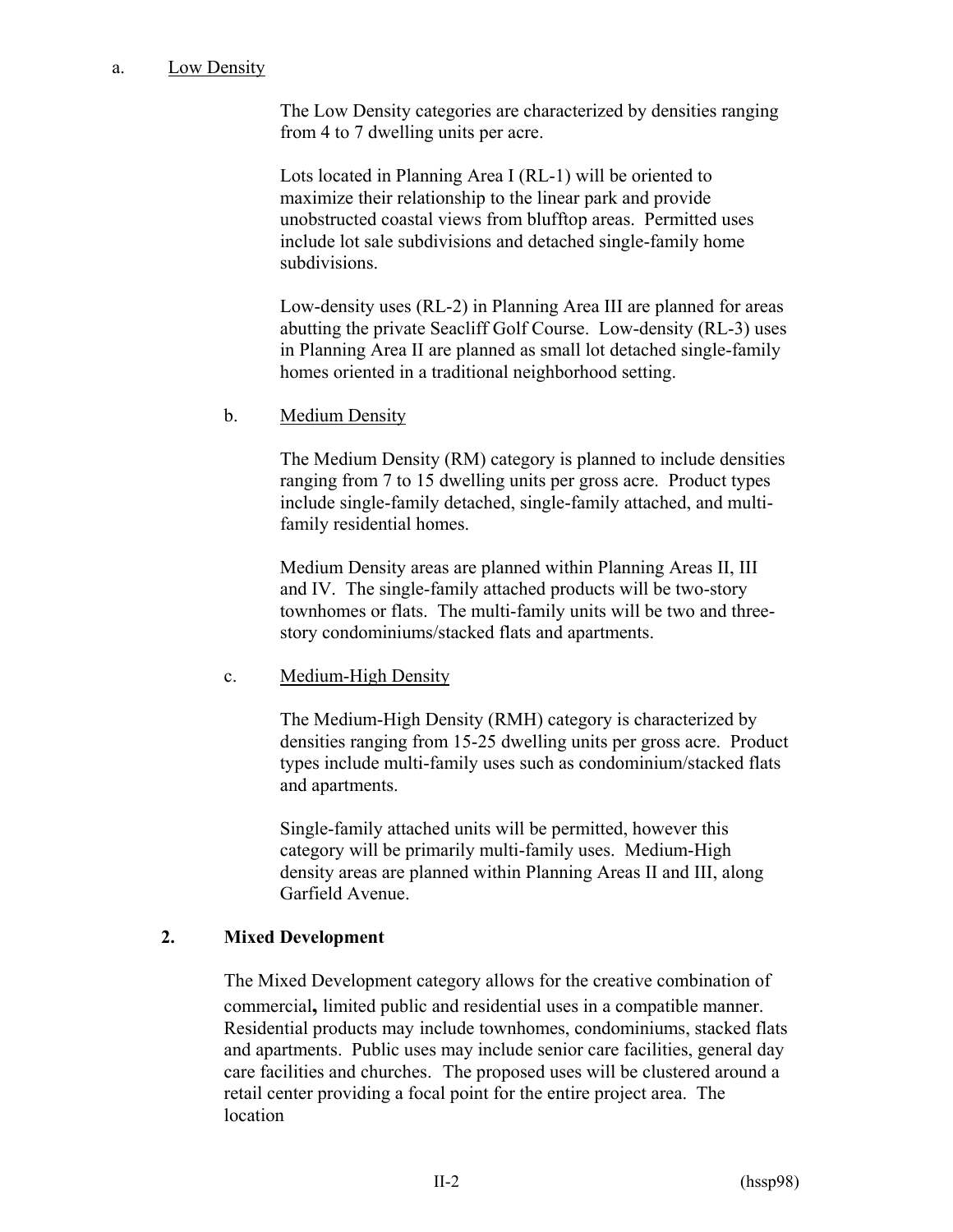for the mixed development is in Planning Area IV, diagonally across from the Civic Center.

### **3. Commercial Land Uses**

Commercial land uses within the Holly-Seacliff Specific Plan Area are planned along Garfield Avenue within Planning Areas III and IV. The uses for these sites are expected to be those characteristic of a neighborhood commercial center, designed mainly to meet the local community shopping needs and reduce trips outside of the project area.

### **4. Industrial**

The Industrial area, which currently is the center of oil production and oilrelated services and storage uses, is intended to be developed as light industrial.The Industrial land uses within Holly-Seacliff are located at the intersection of Garfield Avenue and Goldenwest Street and Clay Avenue and Stewart Street, within Planning Areas II and IV.

### **5. Open Space**

Open Space areas are designated within Planning Areas I and III. These areas are planned to be incorporated into the Bolsa Chica Linear Regional Park which will feature trails and passive recreation uses.

### **C. Circulation Plan**

The Circulation Plan, Exhibit 8, depicts the general alignments and classifications of arterial highways within the Specific Plan area. The Circulation Plan is in accordance with provisions contained in the Holly- Seacliff Development Agreement 90-1. The Development Agreement provides a phasing plan for street improvements to correspond to the phased development in the Specific Plan area and to comply with and satisfy mitigation measures contained in Final Environmental Impact Report No. 89-1. Additionally, as stated in the Development Agreement, development projects within the Specific Plan area will be conditioned to participate in construction or fair-share funding associated with required infrastructure improvements needed to serve the Holly-Seacliff area.

The overall circulation concept relies on a hierarchy of circulation features ranging from major arterials to local residential streets. The system is designed to accommodate City-generated through-traffic while discouraging intrusion into individual neighborhood areas. Orange County Transit District bus stops shall be provided at locations as shown on Exhibit 12. Additional bus stops may be required at the time of development.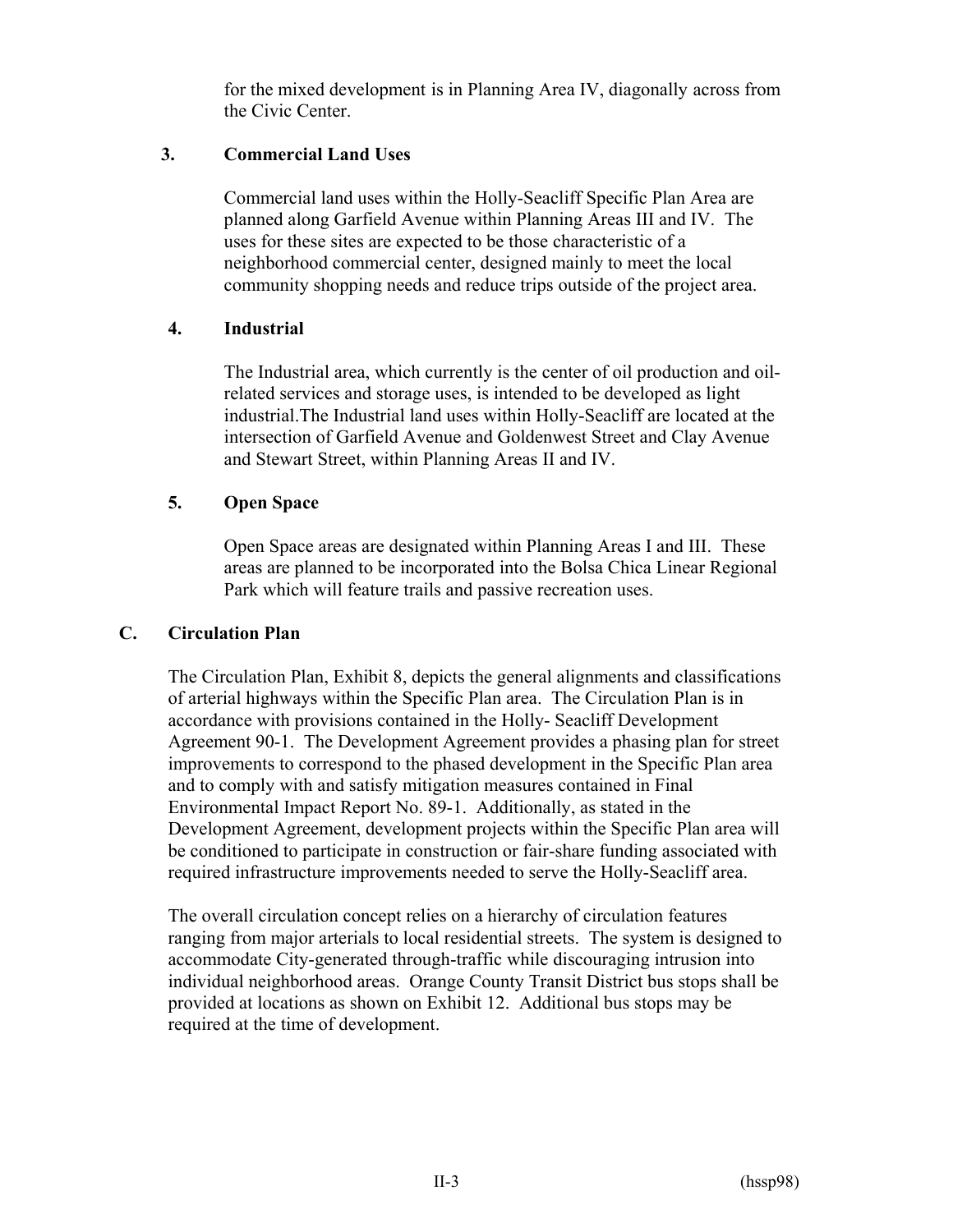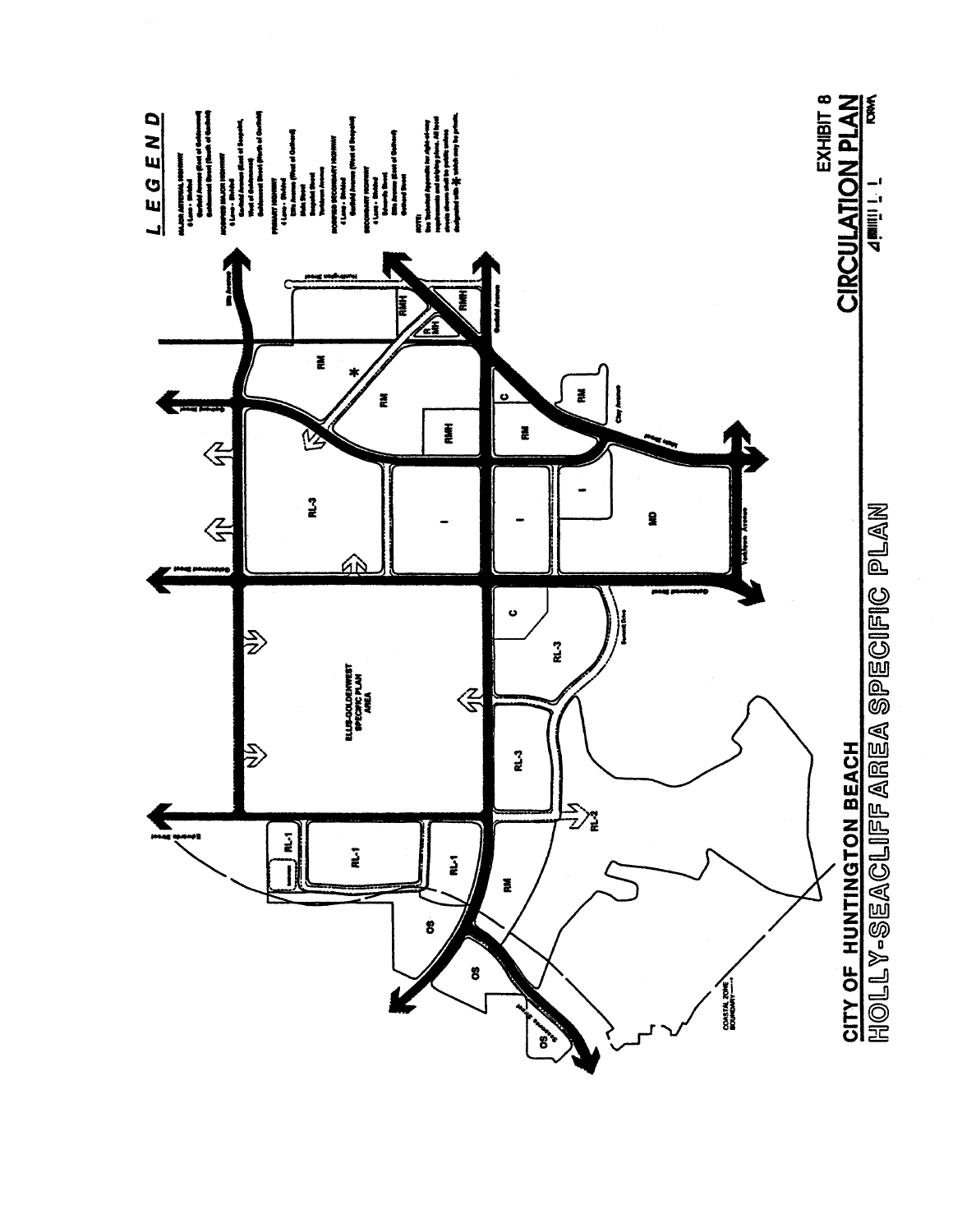A transportation corridor has been designated within Planning Area II. See Development Standards for Residential Medium and Medium High Densities for details. All streets shown on the Circulation Plan are public streets unless otherwise indicated. All public streets shall be developed to local street standards (as a minimum) as shown on the Standard Plans of the Public Works Department. All new traffic signals installed as part of development within the Specific Plan area shall be equipped with "Opticom" control devices. Detailed street plans and operational criteria can be found in the Holly Seacliff Specific Plan Technical Appendix.

### **D. Open Space/Recreation System**

The Specific Plan designates 44 acres of open space and park uses (see Exhibit 9). Thirty-two (32) acres within Planning Areas I and III are to be dedicated per Development Agreement 90-1 to the City for the Bolsa Chica Linear Regional Park, which is planned to form a continuous open space corridor along the bluffs between Talbert Avenue and the Pacific Coast Highway for trails and passive recreation use.

Three neighborhood park areas with a minimum of four acres each are designated per Development Agreement 90-1 within the residential neighborhoods in Planning Areas II and III. These neighborhood facilities will provide local open space and recreational amenities.

Neighborhoods within the Specific Plan area will be linked to major open space/recreation facilities such as Huntington Central Park and the Bolsa Chica Linear Regional Park by bike lanes on all arterials.

Private recreational facilities will typically be provided within the multi-family residential projects for the use of the residents within these developments, adding to the public recreational opportunities available within the HollySeacliff project.

### **E. Grading Guidelines**

Grading will be required to construct streets, infrastructure and other site improvements and to create properly drained development areas.

Another grading objective will be to balance cut and fill within the project area. It is intended that borrow sites, stockpiling and normal grading operations and procedures will occur within each of the individual planning areas.

The major grading constraint for the area is the elevation of existing public infrastructure facilities as they relate to the existing grades in the area. All reasonable efforts will be taken in the design of improvements and building pads to minimize the amount of grading required to accomplish workable and safe elevations through good engineering practices.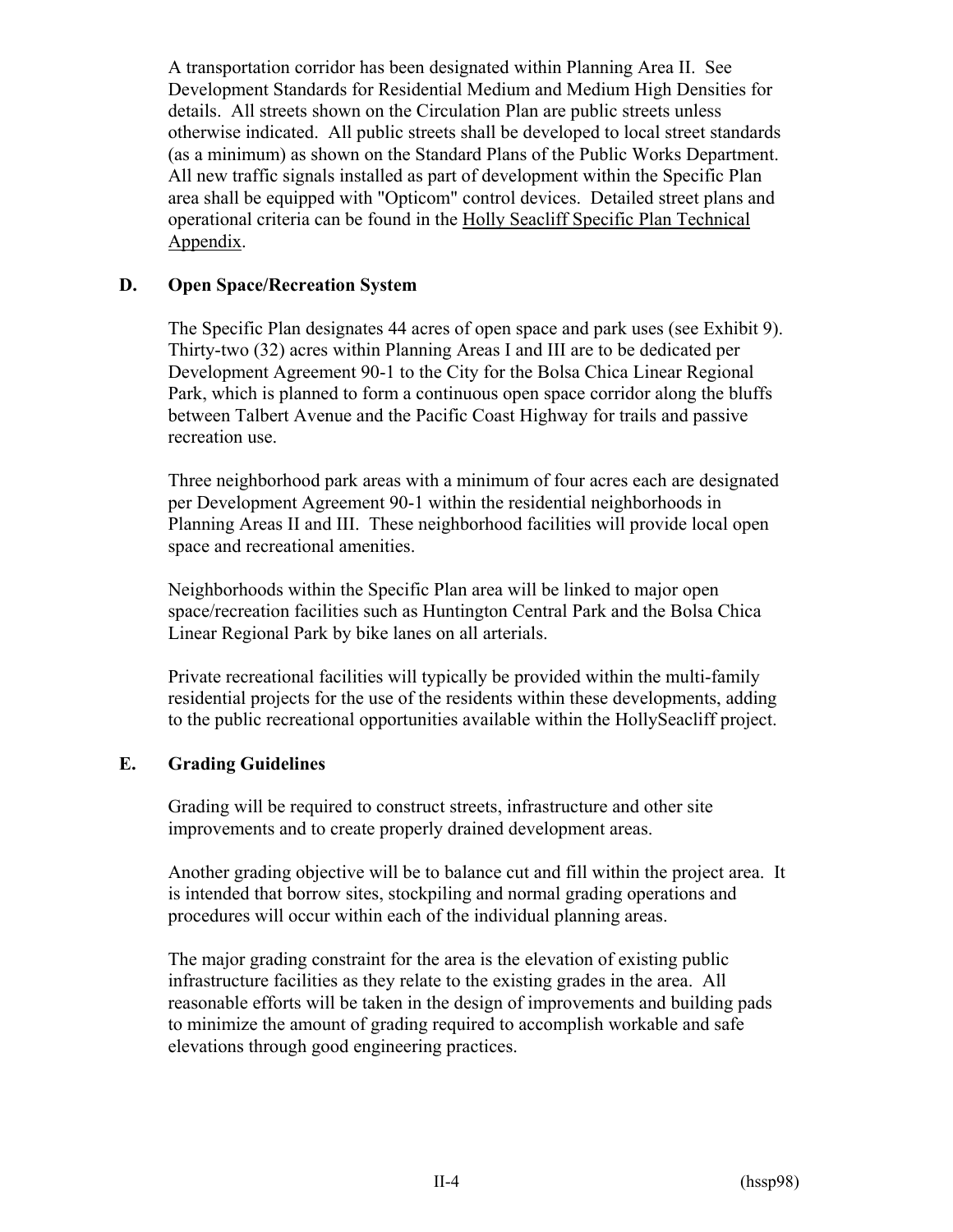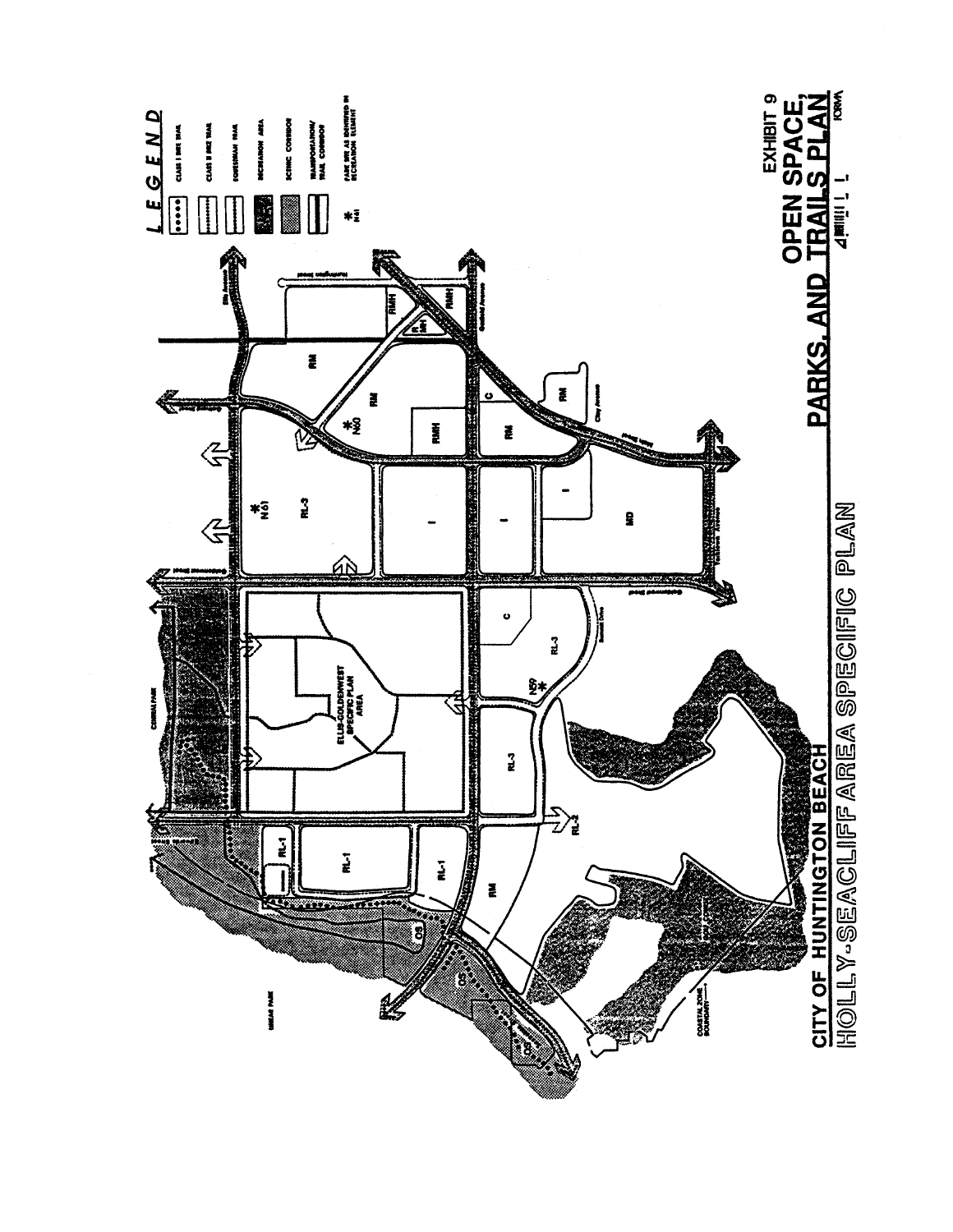All grading within the Specific Plan area will require a grading permit and will be governed by soils, foundation and other geotechnical reports prepared by registered professional civil and geotechnical engineers, building codes, established engineering practices and City ordinances. The maximum slope ratio, horizontal to vertical, will be 2:1 unless otherwise recommended by a geotechnical engineering report and approved by the City.

Grading will occur in Planning Area I to lower grades near the intersection of Edwards Street and Garfield Avenue to meet safe highway design criteria, to increase useable areas within the linear park and to create and enhance coastal view opportunities.

In Planning Area II, grading will be necessary for the construction of arterial and local street improvements and the installation of master-planned drainage and sewer improvements within unimproved ravines. The ravine areas will be incorporated into a neighborhood linear park feature with slopes no greater than 2:1, in accordance with the schematic cross section on Exhibit 17.

Within Planning Area III, grading will be required to create and stabilize development areas and to direct runoff to master-planned facilities. Within Planning Area IV, grading will occur primarily in the Mixed Development area, concurrent with the widening of Goldenwest Street and removal of the existing abandoned reservoir.

The following guidelines are provided to enhance the visual form and character of manufactured slopes within the community:

- 1) Grading shall be consistent with City policies and incorporate safe grading techniques to provide for proper engineering practices and ensure adequate site drainage.
- 2) Blended and variable slopes shall be employed to restore a natural appearance within the framework of grading that is geologically safe.
- 3) There shall be a smooth transition where graded slopes meet existing grades. A transition at both the top and toe of slopes should also be provided.
- 4) Graded slopes shall be revegetated or landscaped per City approval.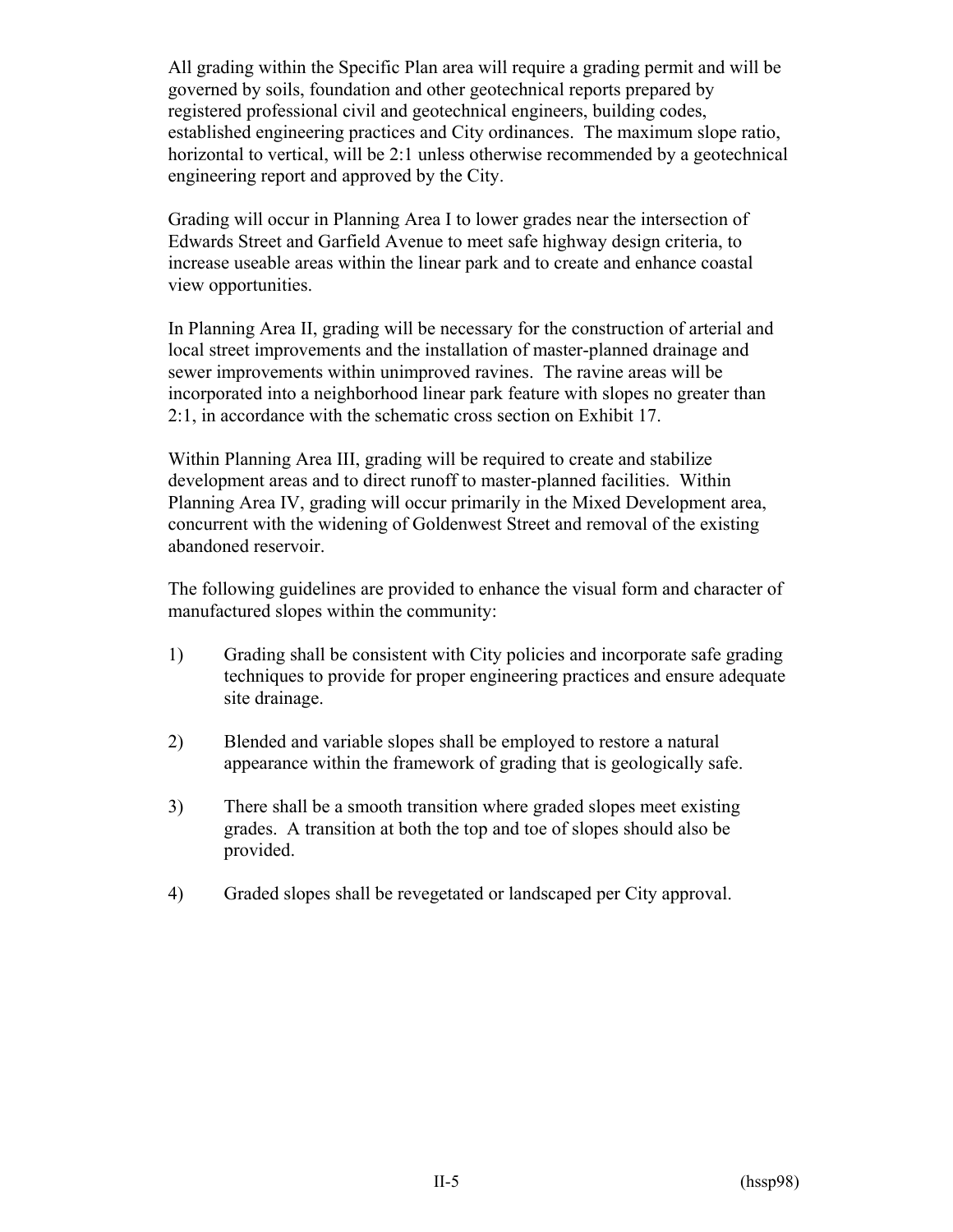### **F. Public Facilities**

### **1. Infrastructure Plan**

The Infrastructure Schematic Plan, Exhibits 10 and 11, identifies existing and proposed storm drain, sewer and water facility improvements to serve development within and surrounding the Specific Plan area. A specific analysis of infrastructure requirements and detailed design, construction and phasing plans can be found in the Holly-Seacliff Specific Plan Technical Appendix. The Technical Appendix also includes detailed arterial street sections, right-of-way requirements, traffic control systems and phasing plan.

Developers within the Specific Plan area will be responsible for the construction of public facilities improvements on a fair-share basis, as described in Section IV, Administration.

a. Storm Drains

Existing storm drainage facilities are maintained by the City of Huntington Beach, Public Works Department. The majority of the Holly Seacliff project area will drain via improved swales or proposed underground conduits into four primary runoff outlets.

The first of these primary outlets consists of drainage collected from the northwest portion of the project draining north. This runoff is either collected in a proposed storm drain system from Edwards Street northeasterly to the Ellis Avenue crossing, or drains in an improved swale north to the Ellis Avenue crossing.

The second primary runoff area consists of flows collected from the northeast and central portion of the project. The existing swales in Planning Area II will be upgraded and improved to accommodate both sewer and underground storm drain facilities. Storm drain systems will be added in Goldenwest Street from Garfield Avenue to midway between Ellis and Garfield Avenues, and in the realigned Gothard Street from Ernest Avenue to midway between Ellis and Ernest Avenues.

The third primary runoff area consists of flows collected in the most westerly and southwesterly portion of the area. All runoff from these areas drains to the south and through a detention basin at the downstream end of the Seacliff golf course. This basin has been designed to accommodate the future flows from development.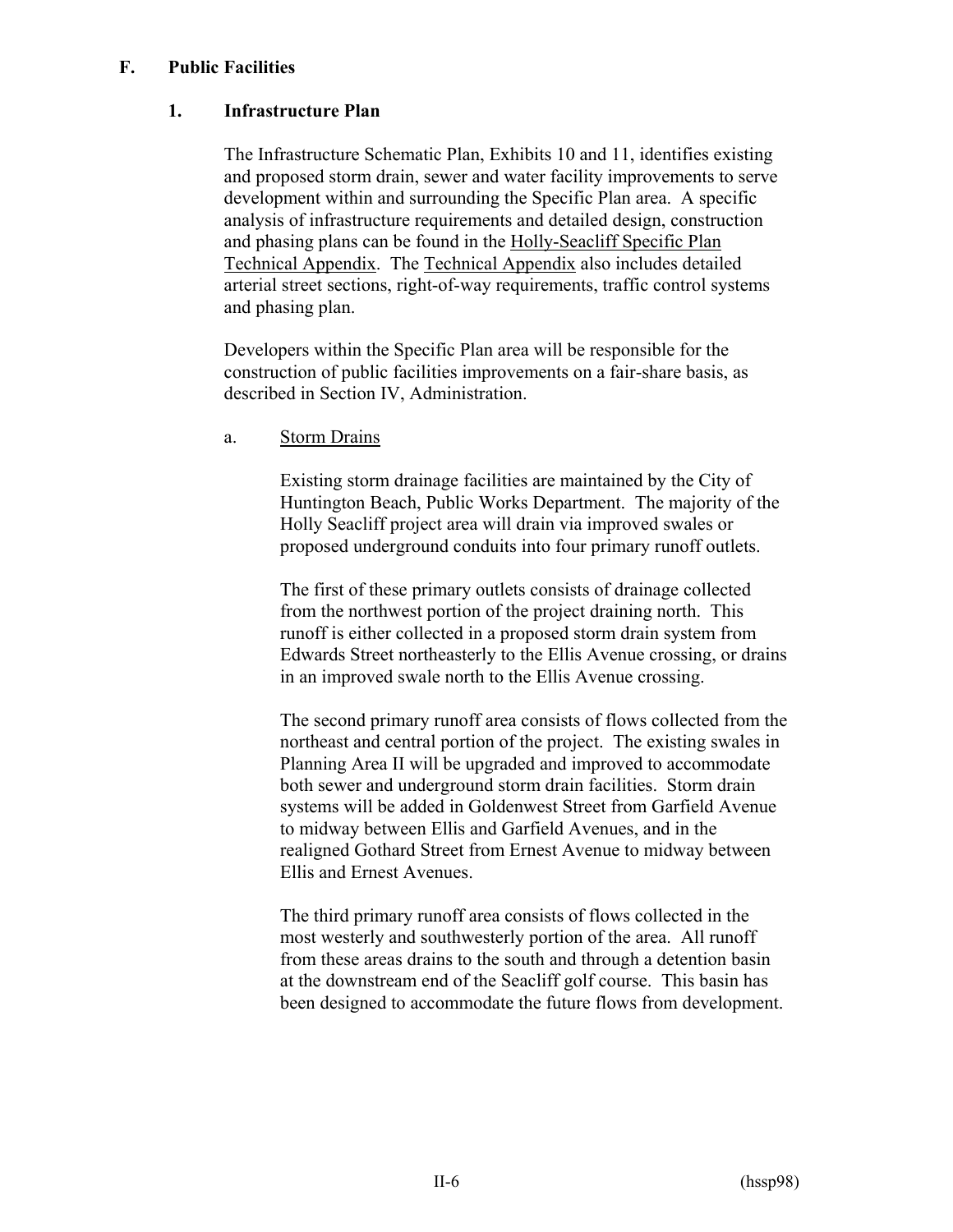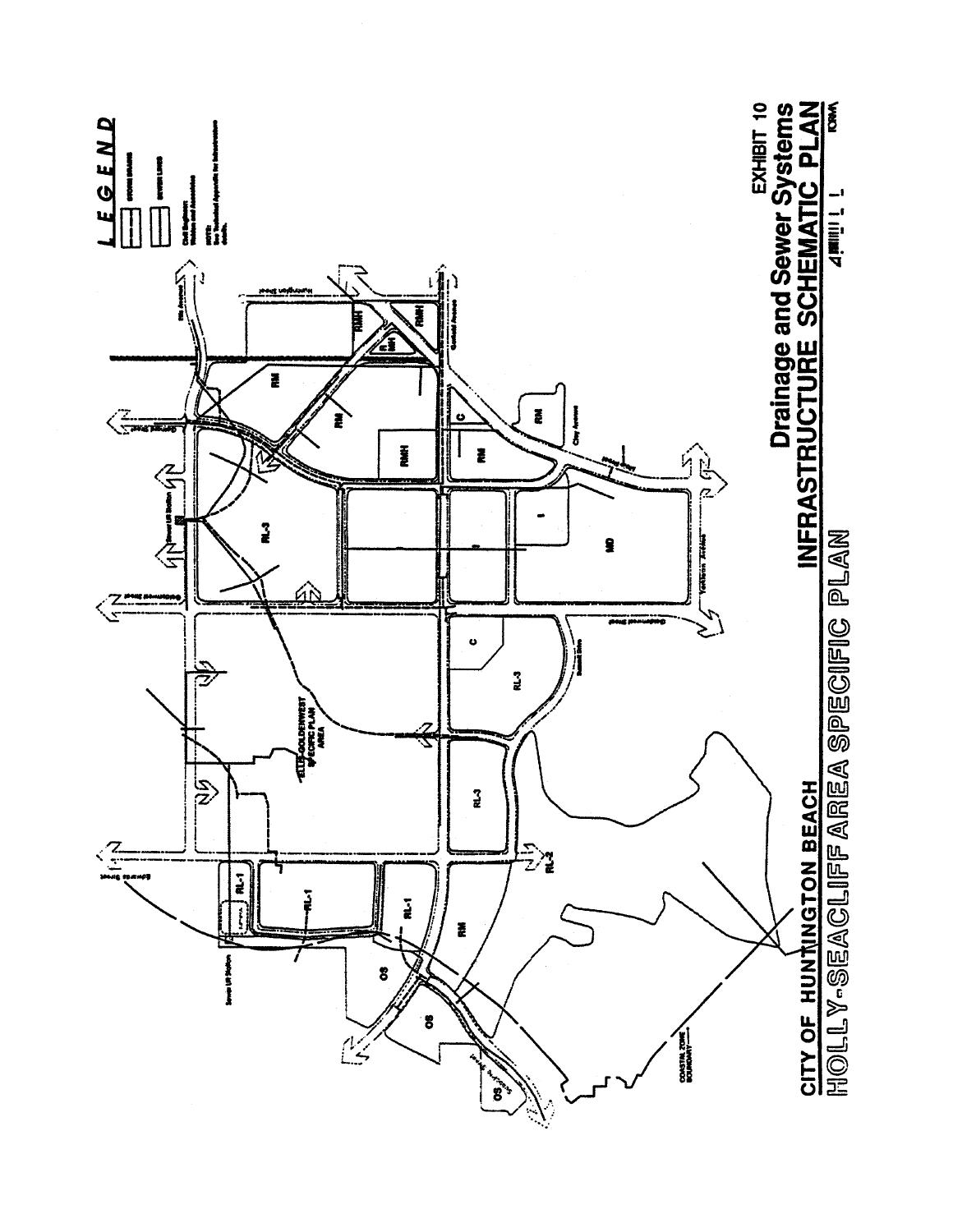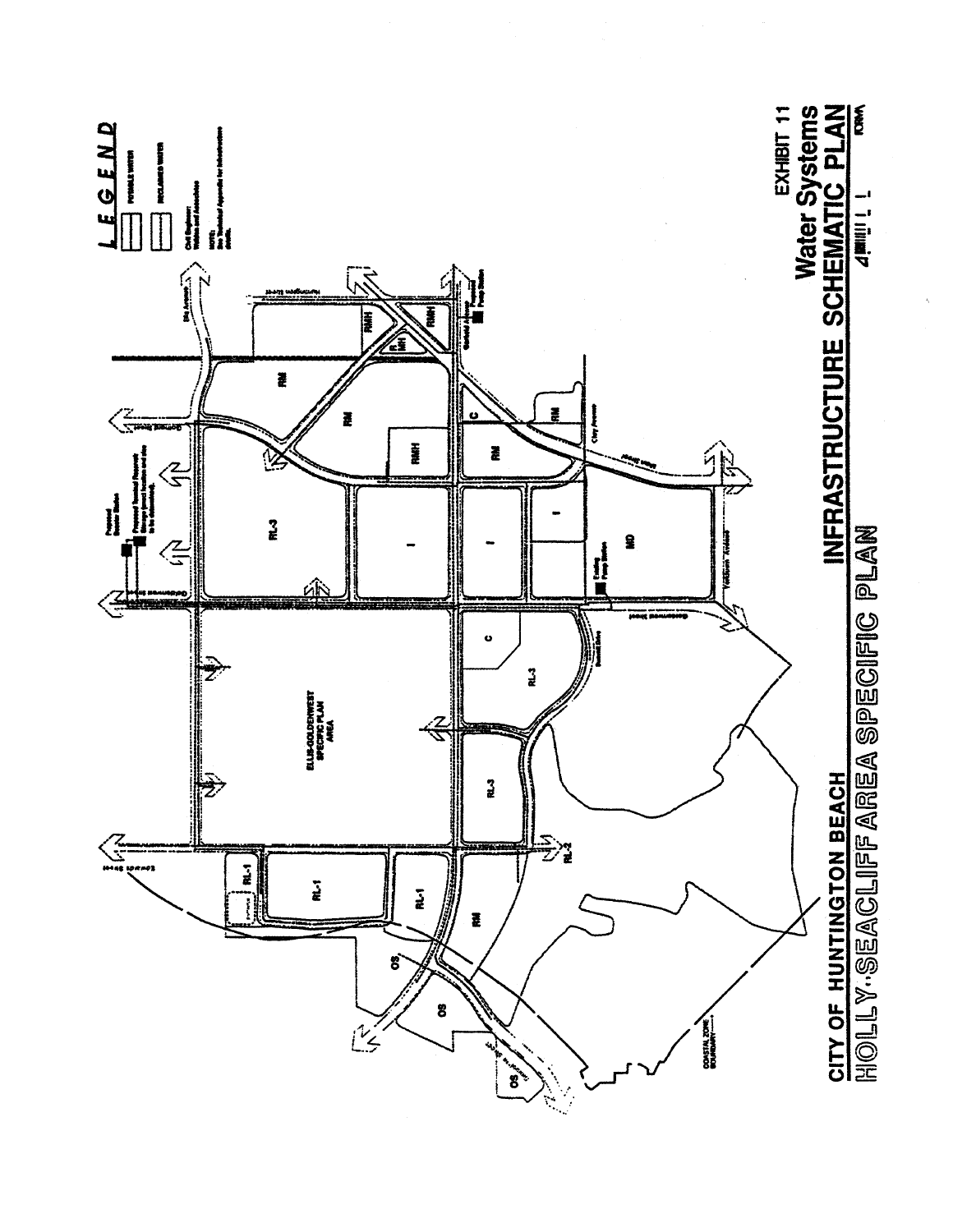The fourth drainage area consists of flows leaving the project area through the southeast portion of the site. Flows from this area will be transported off the site via an extended storm drain system in Garfield or through the developed areas of the Pacific Ranch project.

Developers shall be responsible for the construction or funding of drainage facilities within their project and/or off-site facilities necessary to serve the development. If a developer is required to construct or to oversize these facilities beyond their fair-share to serve other projects, the developer shall enter into a reimbursement agreement with the City.

Storm drain system improvement requirements and design criteria may be found in the Holly-Seacliff Specific Plan Technical Appendix.

b. Sewer Facilities

Existing sewer facilities for the project area are maintained by the City of Huntington Beach, Public Works Department and the Sanitation District of Orange County, District Nos. 3 and 11. The City's Master Plan of Sewers indicates that four major trunk lines and one City pump station will be required to ultimately collect and convey sewerage from the project area.

Generally, sewer lines 8-inches in diameter and smaller, required for interior streets and individual developments, will be the responsibility of developers on a project-by-project basis.

Developers shall be responsible for the construction or funding of sewer facilities within their project and/or off-site facilities necessary to serve the development. If a developer is required to construct or to oversize these facilities beyond their fair-share to serve other projects, the developer shall enter into a reimbursement agreement with the City.

Sewer system improvement requirements and design criteria may be found in the Holly-Seacliff Specific Plan Technical Appendix.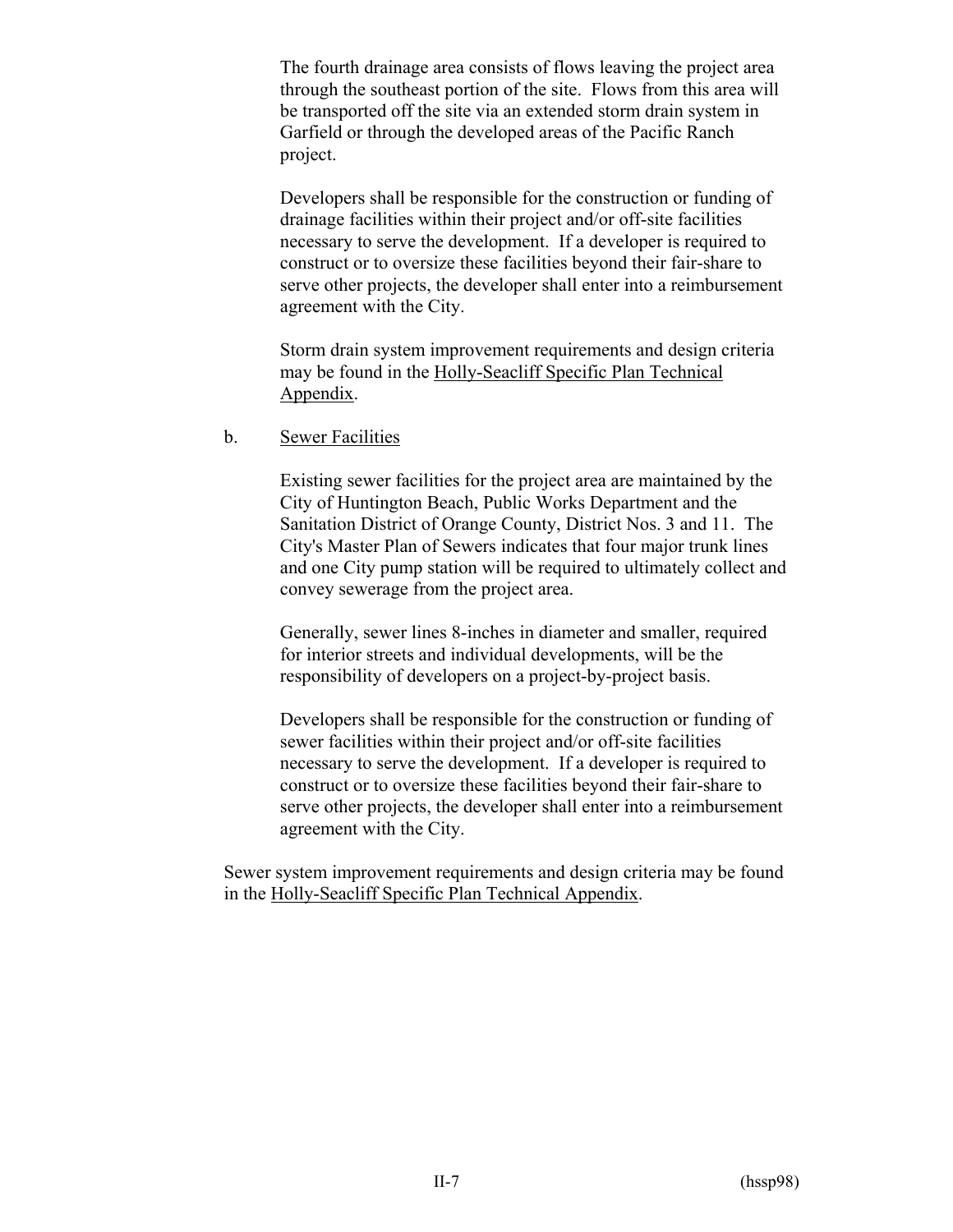### c. Water Facilities

The majority of the project area lies within the Reservoir Hill Assessment District, which operates as part of the City of Huntington Beach Water System. Although development throughout this district is currently minimal, main lines and transmission lines to service this entire area have been installed as part of this District. Because the existing booster station near Clay Avenue and Goldenwest Street is operating at capacity, plans have been made for the construction of a new booster pump station near Huntington Street and Garfield Avenue.

To properly service the project site, some additional 12-inch water lines are required within the arterial highways. Other smaller water lines will also be necessary in local interior streets within the project to provide water service to internal lots.

To mitigate project impacts on the City's water system, a 9-million gallon reservoir, water well, booster pump and a major water transmission main will be constructed outside the Holly-Seacliff Specific Plan Area to provide adequate water service and storage capacity for the area.

Developers shall be responsible for the construction or funding of water facilities within their project and/or off-site facilities necessary to serve the development. If a developer is required to construct or to oversize these facilities beyond their fair-share to serve other projects, the developer shall enter into a reimbursement agreement with the City.

Water system improvement requirements and design criteria may be found in the Holly-Seacliff Specific Plan Technical Appendix.

### d. Fire and Emergency Medical/Police

As mitigation of project-related impacts, a Public Safety Facility (Talbert Station) will be constructed, furnished and equipped with fire and medical apparatus. The facility will be constructed on land provided by the City outside of the Specific Plan Area.

A police substation will also be constructed, furnished and equipped as part of the Public Safety Facility. The Specific Plan requires participation by developers in a fair-share funding program for these facilities.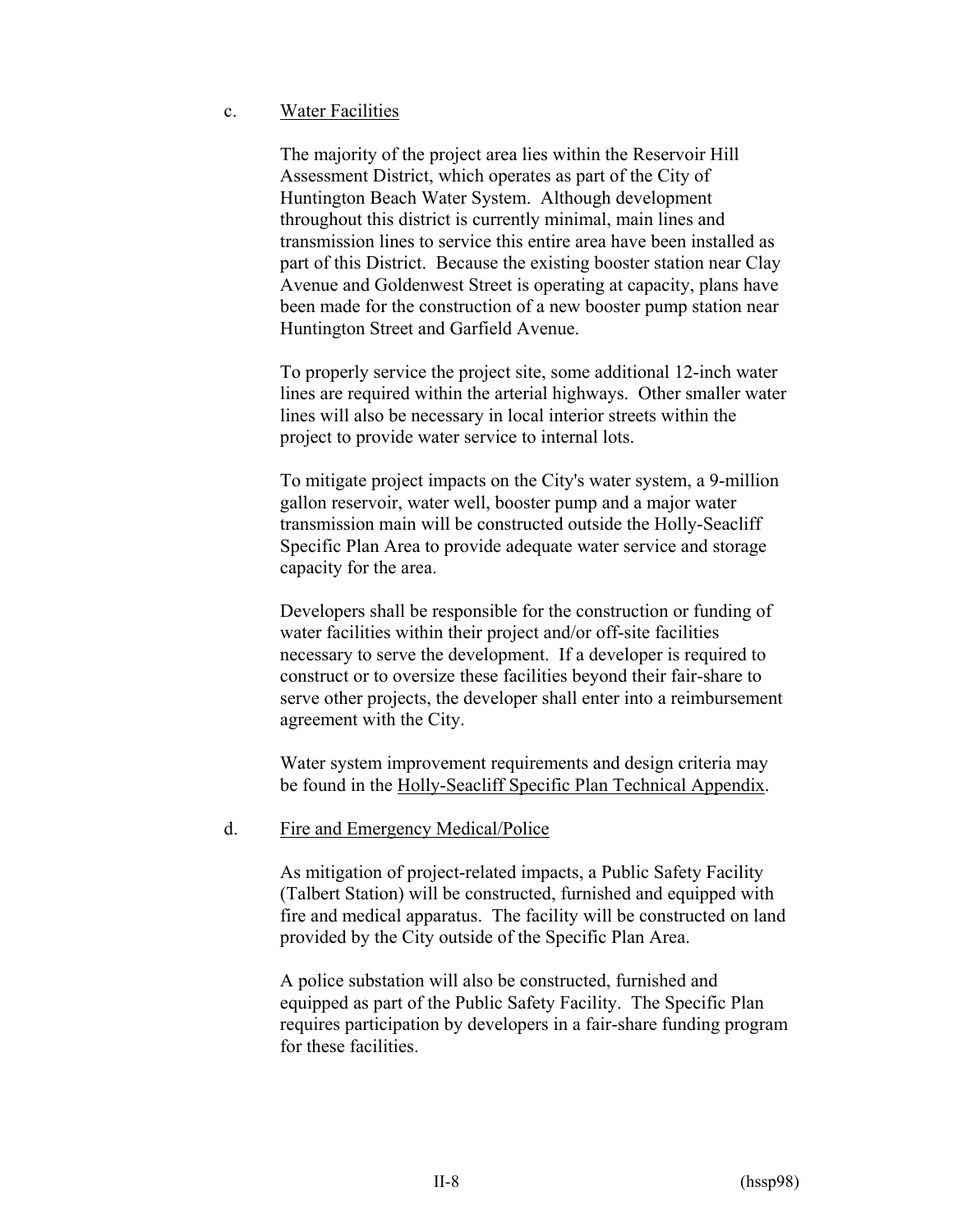### e. Reclaimed Water

The City of Huntington Beach Water Master Plan proposes the use of reclaimed water for irrigation purposes. The City of Huntington Beach Public Works Department, Water Division, is currently coordinating with the Orange County Water District (OCWD) for a supply of reclaimed water to serve portions of the City. It is anticipated that the City will be served via inclusion in OCWD's proposed Green Acres Reclamation Facilities Project (GAP).

The possible use of reclaimed water for some irrigated areas should decrease the future use of potable water throughout the developed Holly-Seacliff area. Should the City implement and connect to the Green Acres system of reclaimed water, such a system can be used to irrigate major open space features only, such as landscaped medians, parkways and parks, using County-provided water.

Developers shall be responsible for the construction or funding of reclaimed water facilities necessary to serve the development. If a developer is required to construct or to oversize these facilities beyond their fair-share to serve other projects, the developer shall enter into a reimbursement agreement with the City.

Reclaimed water system improvement requirements and design criteria may be found in the Holly-Seacliff Specific Plan Technical Appendix.

f. Parks

The proposed linear park areas in Planning Areas I and III will be dedicated; and neighborhood parks in Planning Areas II and III will be improved as provided for in the Holly-Seacliff Development Agreement. Properties not included in the Development Agreement will be subject to the City Park Acquisition and Development Fee Ordinance.

g. Library Facilities

Public library facilities are provided by the City of Huntington Beach approximately one-half mile north of the Specific Plan Area. All new development is assessed for library services through the payment of a cultural enrichment fee at the issuance of building permits.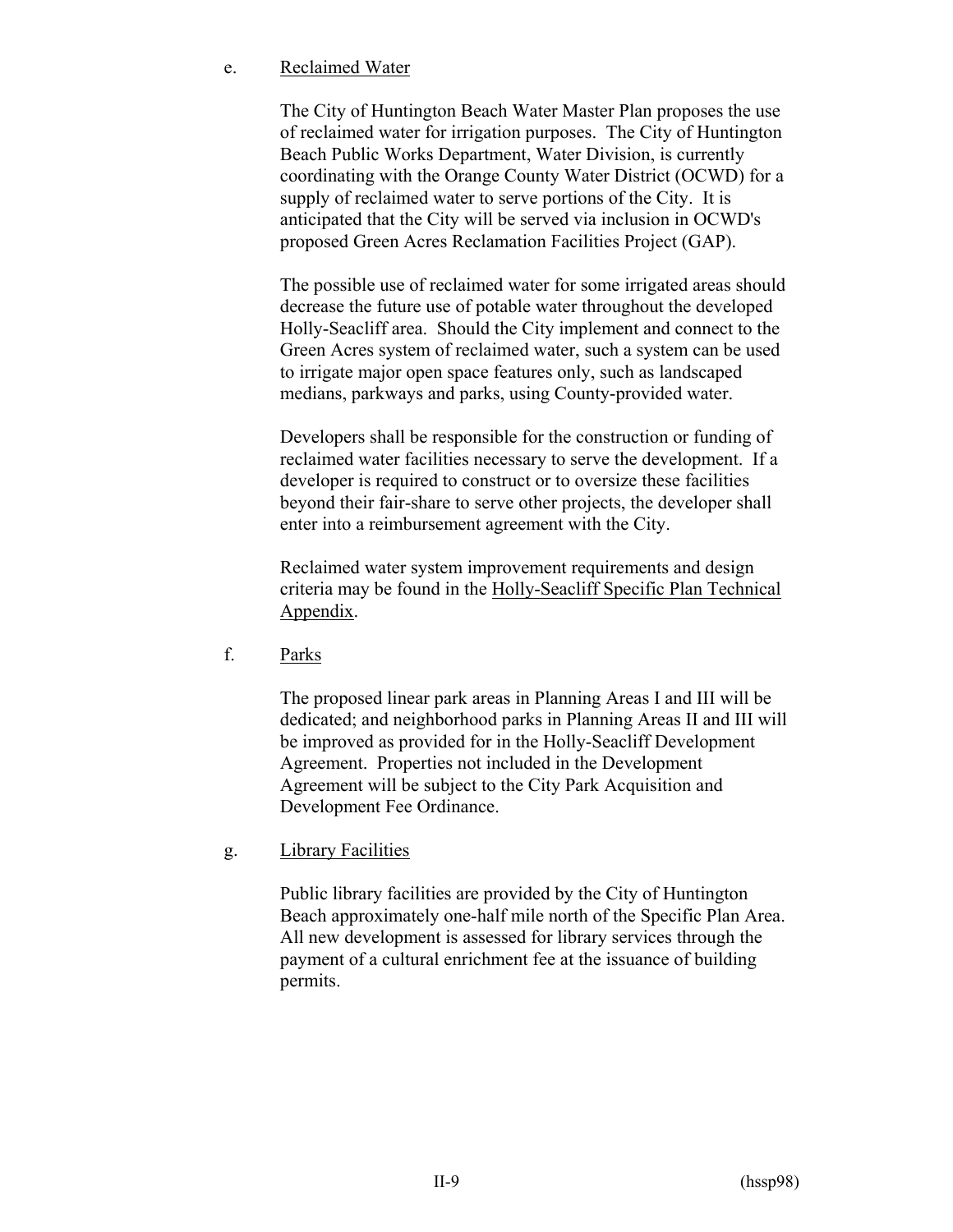### h. Schools

The Specific Plan Area is located within the Huntington Beach City School District (Grades K-8) and the Huntington Beach Union High School District (Grades 9-12). All development within the Specific Plan Area is subject to the payment of school impact fees at the time of issuance of building permits, in accordance with Government Code Section 53080. School facility impact mitigation measures per Final Environmental Impact Report No. 89-1 shall be applied to development within the Specific Plan Area (see Section VI).

Schools shall be permitted in any Planning Area within the Specific Plan in order to accommodate elementary students generated by the development of the Specific Plan and surrounding areas. A potential school site within the Specific Plan boundaries may be established by means of a general plan amendment.

Any new school facility shall be developed in accordance with the construction and planning standards and requirements of the City of Huntington Beach, the Huntington Beach City School District, the State of California Architects Office and the State of California Department of Education.

In order to comply with mitigation measures identified in Environmental Impact Report No. 89-1, proposed future development within the Specific Plan may be required to dedicate and convey land to the school district, pay additional school impact fees and/or provide other revenues to facilitate the financing of construction and land for new school facilities. In addition, mitigation may be achieved by providing new or existing permanent or temporary classroom facilities.

Compliance with the above shall be addressed concurrent with the filing of the first tentative tract map. The developer shall demonstrate to the City's satisfaction and upon receipt of the School District's review that the mitigation measures identified in Final Environmental Impact Report No. 89-1 have been or will be implemented prior to the approval of any tentative tract maps.

A School Facilities Impact Mitigation and Reimbursement Agreement shall be a condition of approval for any subdivision, tentative tract, or parcel map within the Specific Plan. The Agreement shall provide for the adequate mitigation of impacts on the elementary school district by providing adequate funding of school facilities necessary to serve the student population generated by the proposed development. This condition may be waived by the Board of Trustees of the Huntington Beach City School District.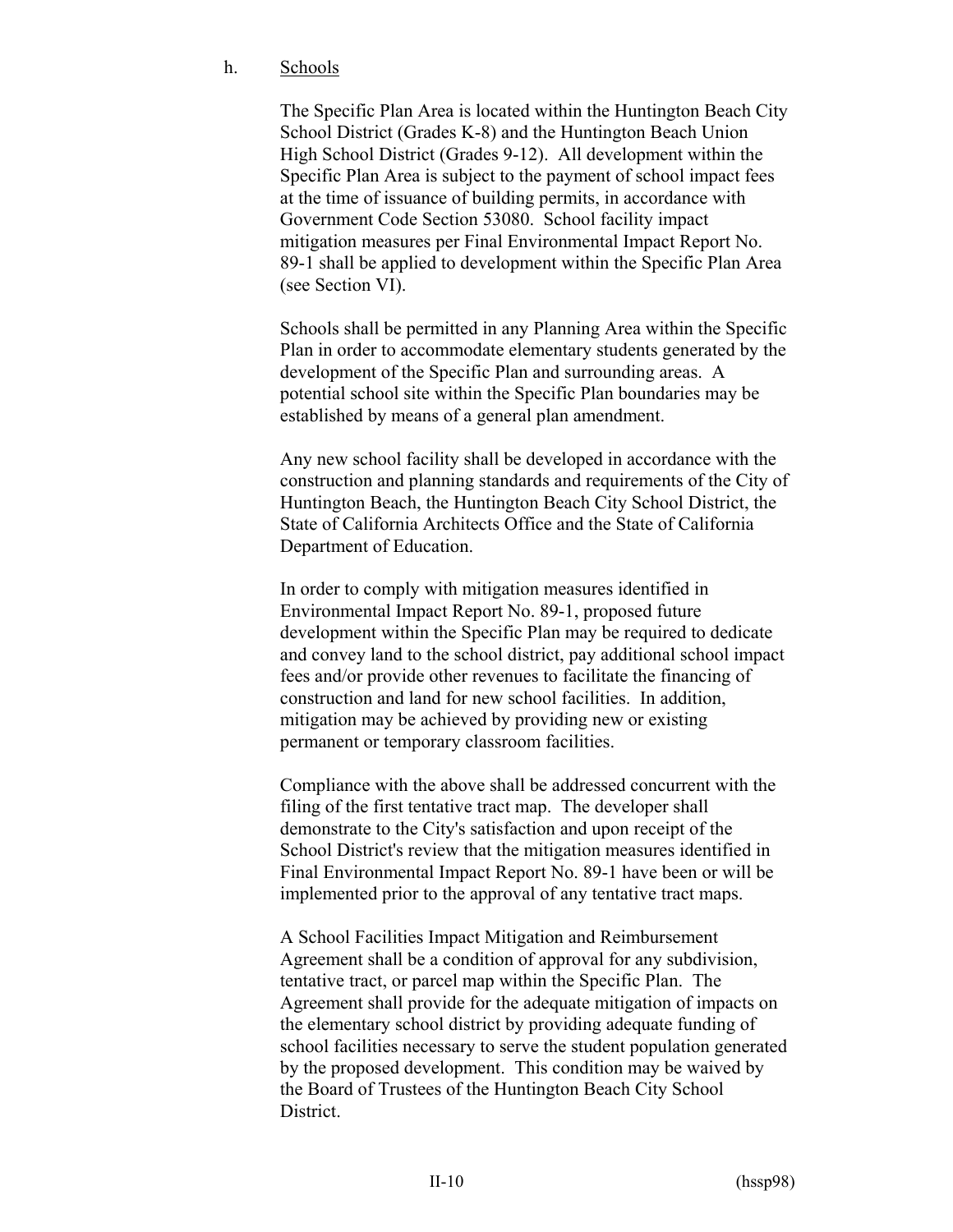### **2. Utilities**

There are several public utility service providers identified by the Holly-Seacliff Specific Plan. Although adequate facilities exist for the current service needs of the Holly-Seacliff area, additional facilities may be required as development occurs.

### a. Electricity

Electrical service to the area is provided by the Southern California Edison Company. Existing transmission and distribution lines are adequate to service current and potential future needs. Developers may be required to relocate or underground existing facilities concurrent with project development.

### b. Natural Gas

Natural gas service in the Specific Plan Area is provided by the Southern California Gas Company. Adequate facilities exist for current and projected future needs. Developers may be required to relocate existing facilities concurrent with project development.

### c. Telephone

Telephone service in the Specific Plan Area is provided by General Telephone (GTE). Developers should coordinate with GTE for the relocation of existing facilities and installation of new service.

### d. Cable Television

Cable television service within Huntington Beach is provided by Paragon Cable. Developers should coordinate with Paragon Cable for the installation of new service.

### e. Solid Waste Disposal

Rainbow Disposal Company currently provides solid waste disposal services for the Holly-Seacliff area. Based on service projections and anticipated demand increase, an adequate level of service will be maintained. No solid waste disposal facilities are planned to be located in Specific Plan Area.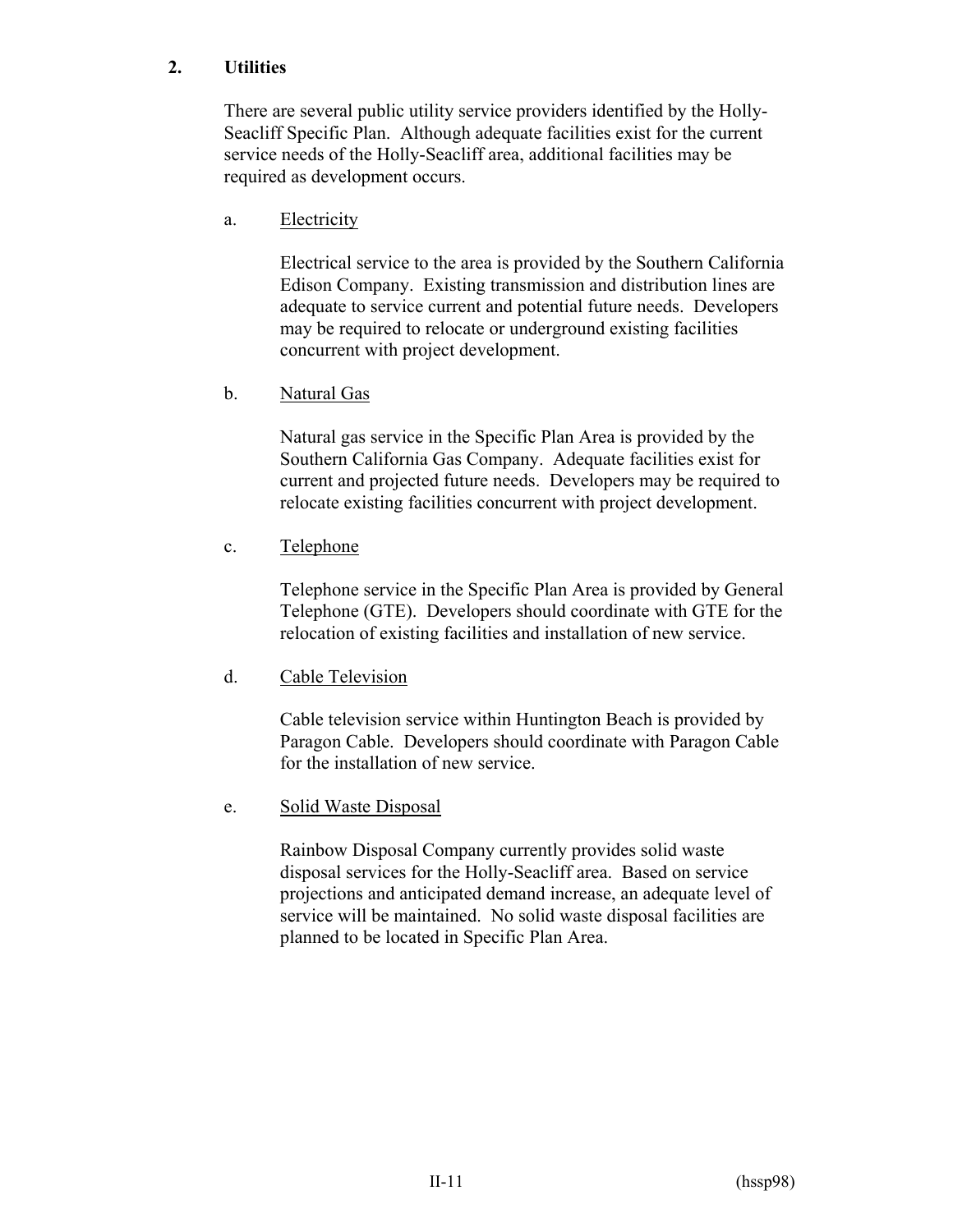### **G. Community Theme Guidelines**

The Community Theme Guidelines are intended to provide for the development of neighborhoods, open spaces, buildings and streetscapes having a distinctive visual identity to promote individual neighborhood identities and to promote interrelationships between complementary land uses and community open space features.

The major elements of the Community Theme Plan include landscaping, walls, signage and monumentation, street furniture and open space/pedestrian linkage features as described below. Exhibit 12 illustrates the general location of required community landscaping and monumentation. All development proposals within the Specific Plan area shall conform to the community theme guidelines and shall incorporate appropriate community theme elements.

Concurrent with the filing of the first tentative tract map in the Specific Plan area, Community Design Guidelines shall be submitted which will address pedestrian linkages between planning areas, design and function of the swales, type of street furniture and greater definition of neighborhoods.

- 1. Landscaping
	- Landscaping shall be provided as outlined below, subject to the following general criteria:
	- Plant materials will consist of low-maintenance trees, shrubs and ground covers approved by the City of Huntington Beach.
	- In graded areas and public open space areas where structures or other improvements are not built, landscaping should consider the use of native or naturalized drought tolerant species which can provide wildlife habitat, with a gradual transition to more ornamental species along the development edge.
	- The landscaping of development within the plan should be designed to minimize visual impacts of adjacent parcels. Special consideration should be given to orientation of residences (particularly windows and decks) to respect the privacy of adjacent residents to the extent feasible.
	- All landscaped medians located within arterial streets shall be maintained by the City of Huntington Beach, provided medians are designed and constructed per City standards and approval. All other landscaping improvements shall be maintained by a landscape maintenance district, community association, homeowners association or other method acceptable to the City.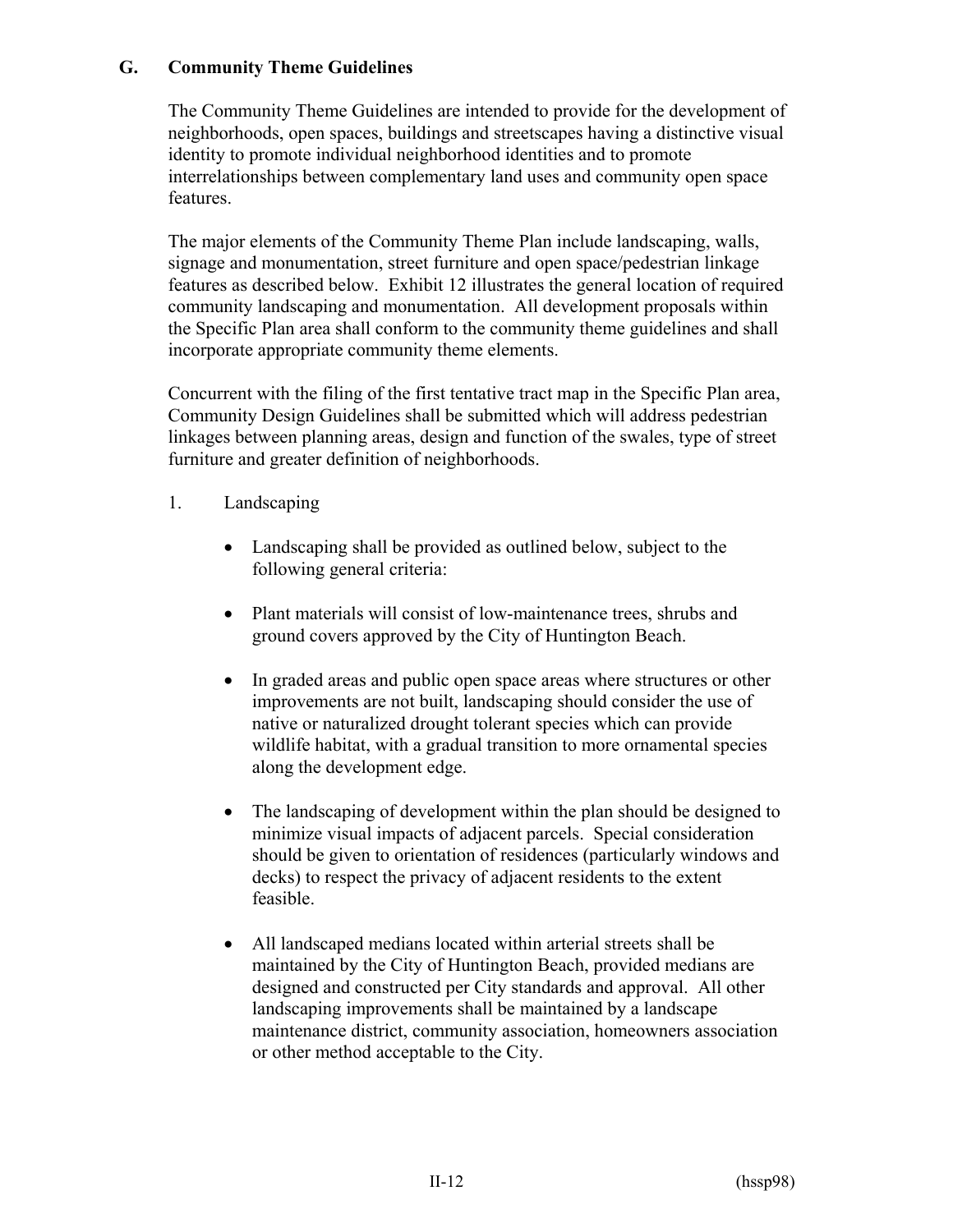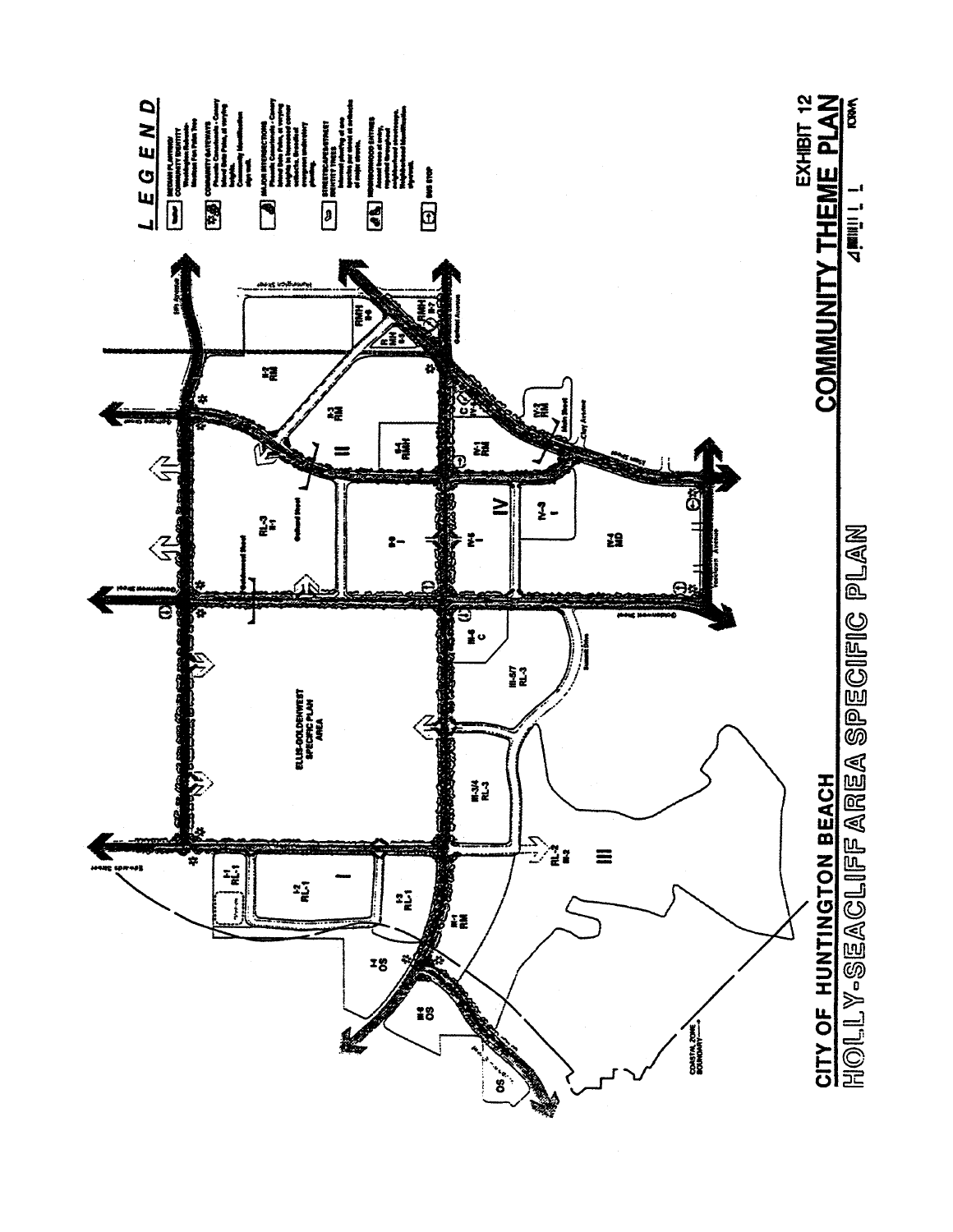- a. Arterial Highway Medians
	- Landscaped medians shall be provided along Goldenwest Street, Gothard Street between Ellis Avenue and Ernest Avenue, Main Street, Seapoint Street and Garfield Avenue where approved by the City.
	- Washingtonia robusta (Mexican Fan Palm) shall be planted in informal groupings in all medians throughout the specific plan area.
	- Flowering shrubs and ground cover will accent the palm groupings.
	- Main Street median planting will consist of the existing mix of Washingtonia robusta and Phoenix canariensis (Canary Island Date Palm).
- b. Community Gateways
	- A minimum 25 foot landscape area (measured from curb face) shall be provided at community gateway locations identified on Exhibit 12 for appropriate landscaping and community monumentation.
	- Phoenix canariensis (Canary Island Date Palm), Phoenix dactylifera (Date Palm), Washingtonia robusta (Mexican Fan Palm) in clusters, Erythrina caffra (Coral Tree), Chamaerops humilis (Mediterranean Fan Palm) or other City-approved tree, at varying heights.
	- Broadleaf evergreen understory planting.
	- Community identification monumentation accented with flowering ground cover.
- c. Major Intersections
	- A minimum 25 foot landscape area (measured from curb face) shall be provided at major intersections identified on Exhibit 12 for enhanced landscape treatment.
	- Phoenix canariensis (Canary Island Date Palm), Phoenix dactylifera (Date Palm), Washingtonia robusta (Mexican Fan Palm) in clusters, Erythrina caffra (Coral Tree), Chamaerops humilis (Mediterranean Fan Palm) or other City-approved tree, at varying heights.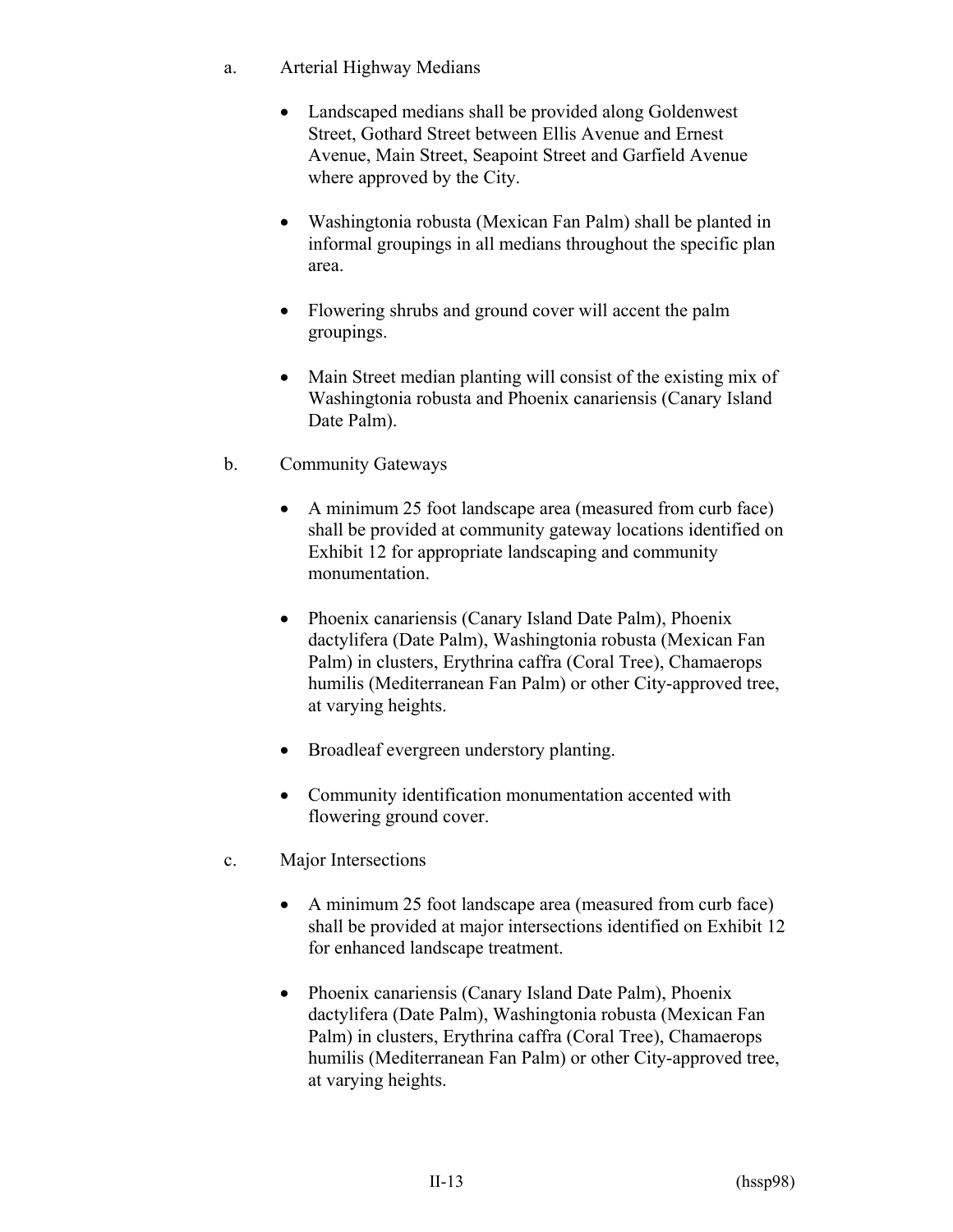- Broadleaf evergreen understory planting.
- d. Streetscape/Street Identity Trees
	- A minimum 15 foot landscape area shall be provided along all arterial highways within the specific plan area for appropriate parkway landscaping. Along Main Street, the 15 foot landscape area shall consist of 6 feet of public right-of-way and a 9 foot private landscape easement. Typical landscaped street sections are found on Exhibits 13, 14 and 15.
	- The parkways for each street shall consist of informally-spaced groups of two tree varieties from the list below:

| <b>Botanical Name</b>                   | <b>Common Name</b>               |  |  |  |
|-----------------------------------------|----------------------------------|--|--|--|
| <b>Brachychiton acerifolius</b>         | Flame Tree                       |  |  |  |
| Casuarina cunninghamiana                | River She-Oak                    |  |  |  |
| Cupaniopsis anacardiodes                | Carrotwood                       |  |  |  |
| Eucalyptus ficifolia                    | Red Flowering Gum                |  |  |  |
| Eucalyptus sideroxylon rosea            | Red Iron Bark Gum                |  |  |  |
| Ficus rubiginosa                        | <b>Rusty Leaf Fig</b>            |  |  |  |
| Koelreuteria bipinnata                  | <b>Chinese Flame Tree</b>        |  |  |  |
| Magnolia grandiflora<br>"Samuel Sommer" | <b>Samuel Sommer</b><br>Magnolia |  |  |  |
| Melaleuca quinquenervia                 | Cajeput Tree                     |  |  |  |
| Pinus canariensis                       | Canary Island Pine               |  |  |  |
| Pinus eldarica                          | <b>Mondel Pine</b>               |  |  |  |
| Pinus sylvestris                        | <b>Erect Scotch Pine</b>         |  |  |  |
| Pistacia atlantica                      | Mt. Atlas Pistache               |  |  |  |
| Platanus acerifolia                     | London Plane Tree                |  |  |  |
| Podocarpus gracilior                    | Fern Pine                        |  |  |  |
| Schinus molle                           | California Pepper                |  |  |  |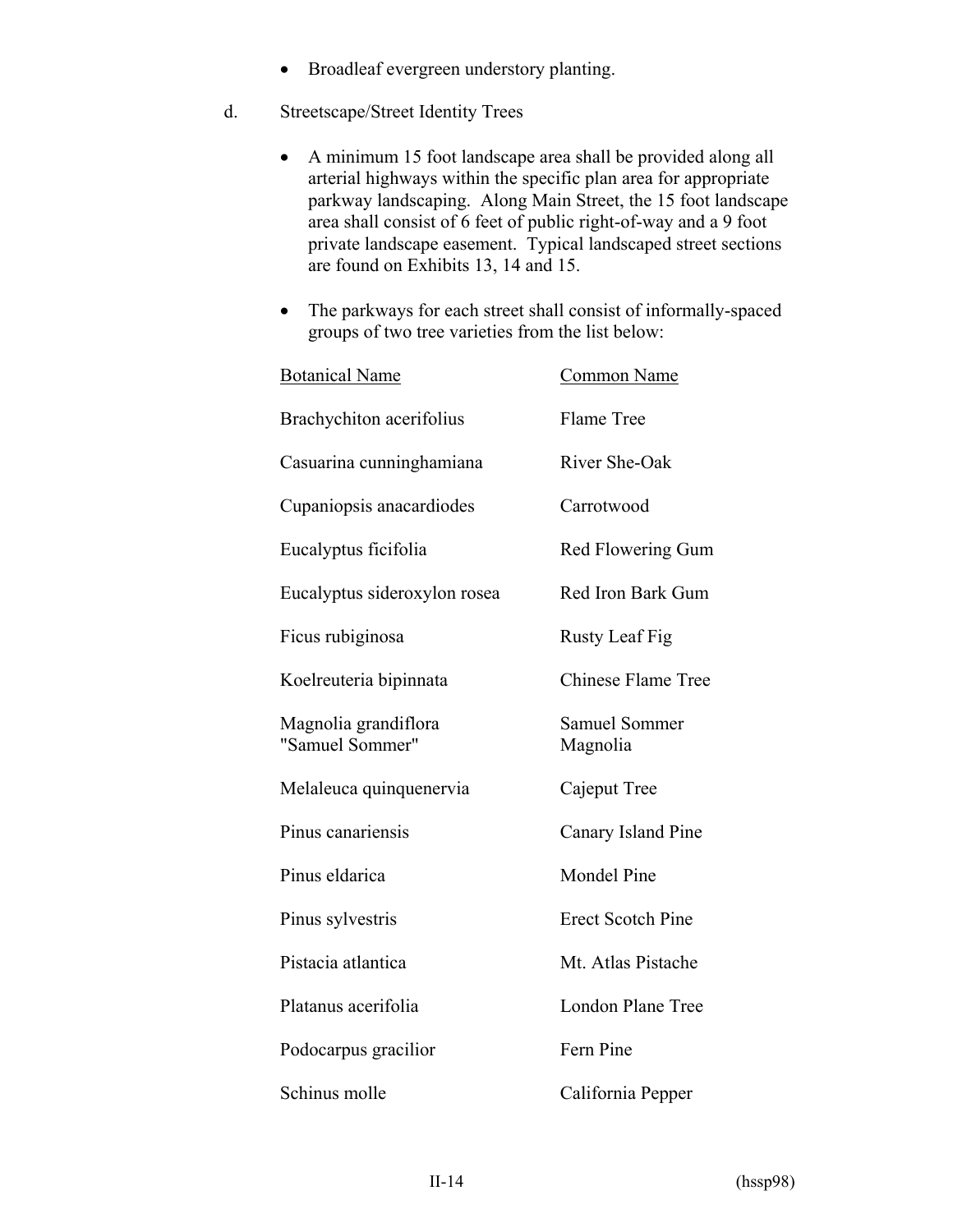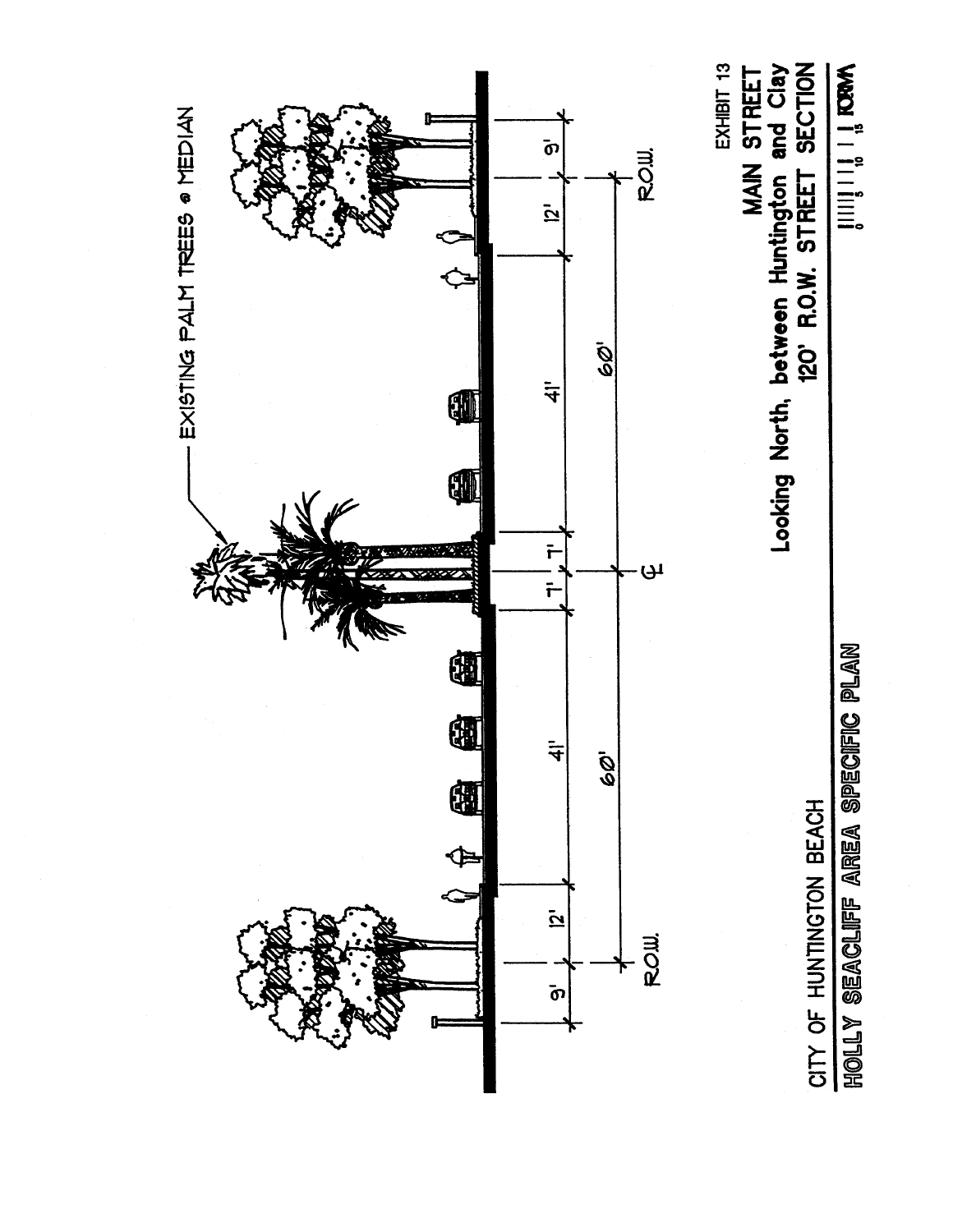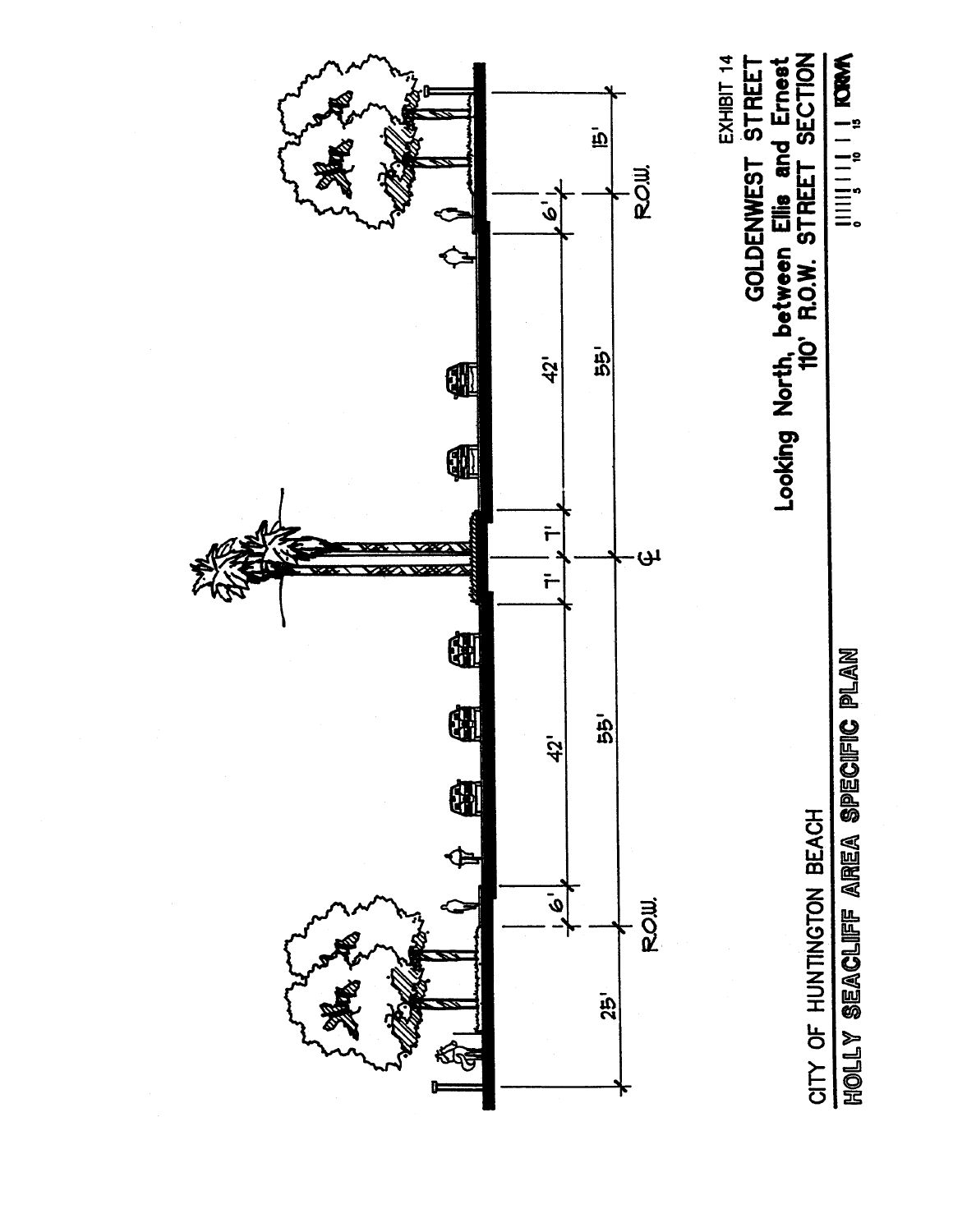# **SECTION**

HOLLY SEACLIFF AREA SPECIFIC PLAN CITY OF HUNTINGTON BEACH

Looking North, between Ellis and Ernest<br>84' R.O.W. STREET SECTION GOTHARD STREET

EXHIBIT 15

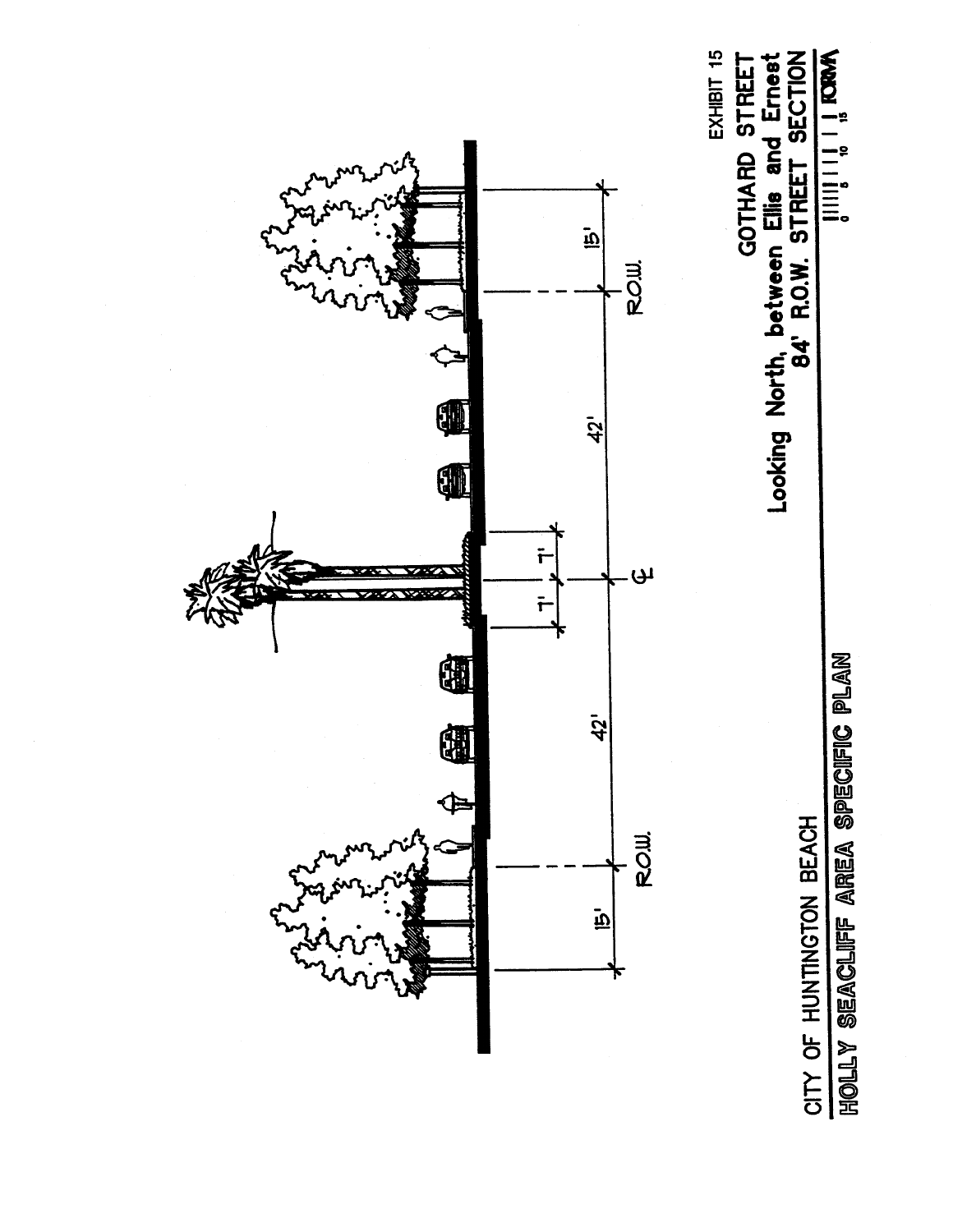- e. Neighborhood Entries
	- A minimum 20 foot landscape area (measured from curb face) shall be provided at each neighborhood entry.
	- The accent trees at each neighborhood entry are to be repeated throughout the neighborhood streetscape.
	- Neighborhood identification sign/wall.
	- Tree, shrub and ground cover species will be consistent with neighborhood character and architectural theme, and will contrast with the adjacent arterial street tree.
- 2. Walls, Signage and Monumentation
	- a. All single-family residential and industrial areas along an arterial highway shall be screened by a minimum six-foot high solid masonry wall.
	- b. The design and materials of residential walls shall be consistent within each planning unit.
	- c. Community walls will vary by neighborhood and reflect neighborhood theme and architecture, while utilizing the same materials in varied combinations for a consistent community image. These materials may consist of stone, brick, decorative block or tubular steel in different combinations for each of the individual neighborhoods.
	- d. The horizontal form of continuous solid walls shall be softened by the use of pilasters or landscape materials.

e. Multiple-family residential areas may be screened by a combination of solid and open fencing materials.

- f. The location, design and materials for all walls facing an arterial highway within the Specific Plan area shall be subject to approval of the Director of Community Development.
- g. All proposed signs with the Specific Plan shall conform with the Sign Ordinance of the Huntington Beach Ordinance Code.
- h. A monument sign or other architectural feature shall be constructed within the landscaped setback area of all Community Gateway locations identified on Exhibit 12.
- i. Neighborhood entry signs shall be located within the landscaped setback area for each neighborhood entry.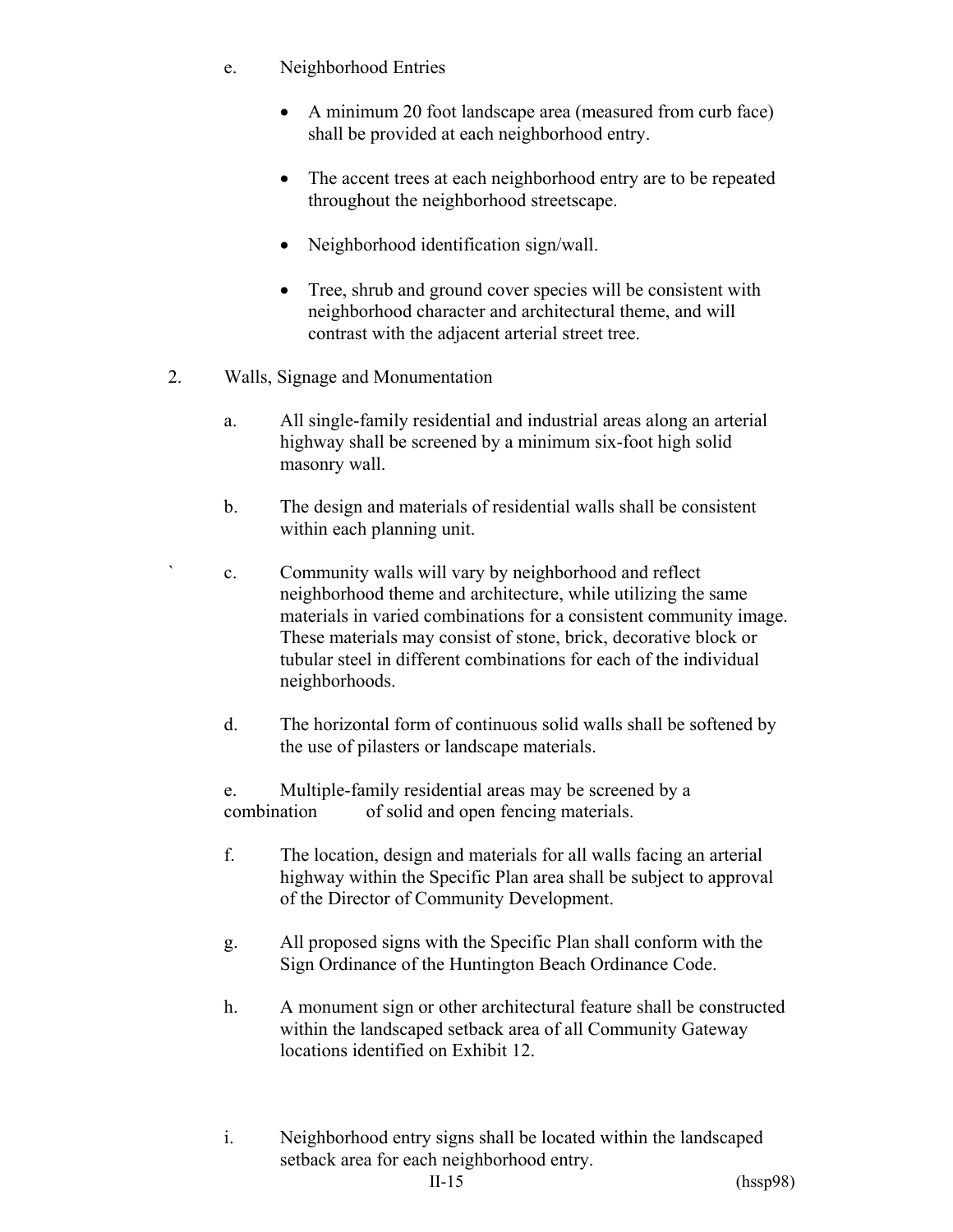- j. Commercial, industrial and mixed-use project identification signs may be located within the landscaped setback area adjacent to an arterial highway.
- k. The location, design and materials for all proposed community gateway, neighborhood entry and project identification signs shall be subject to the approval of the Director of Community Development.
- 3. Street Furniture
	- a. Street lighting may be placed within arterial medians or within adjoining sidewalk and setback areas.
	- b. Street lighting should be standardized throughout the Specific Plan area. Street lighting along arterials shall be of Marbelite Cobra Head type and 30 feet in height. Street lighting along local streets shall be of Marbelite Cobra Head type and 25 feet in height. Street lighting may have custom decorative features within Planning Areas if approved by the City.
	- c. Bus stops and shelters shall be provided in the locations identified on Exhibit 12.
	- d. The design of any proposed bus shelters shall be reviewed by the Orange County Transit District and approved by the Director of Community Development.
- 4. Open Space/Pedestrian Linkages

The Specific Plan incorporates and is surrounded by numerous significant open space and recreational features, including Huntington Central Park, the Bolsa Chica Linear Regional Park and neighborhood parks. The following guidelines are intended to maximize the interrelationship of land uses within the Specific Plan area to both internal and external community amenities.

- a. Bicycle lanes shall be provided on all arterial highways within the Specific Plan area.
- b. Bicycle lanes shall be connected to recreational trails within public and private park and open space areas at locations deemed appropriate by the Director of Public Works.
- c. Sidewalks shall be provided adjacent to all arterial highways within the Specific Plan area.